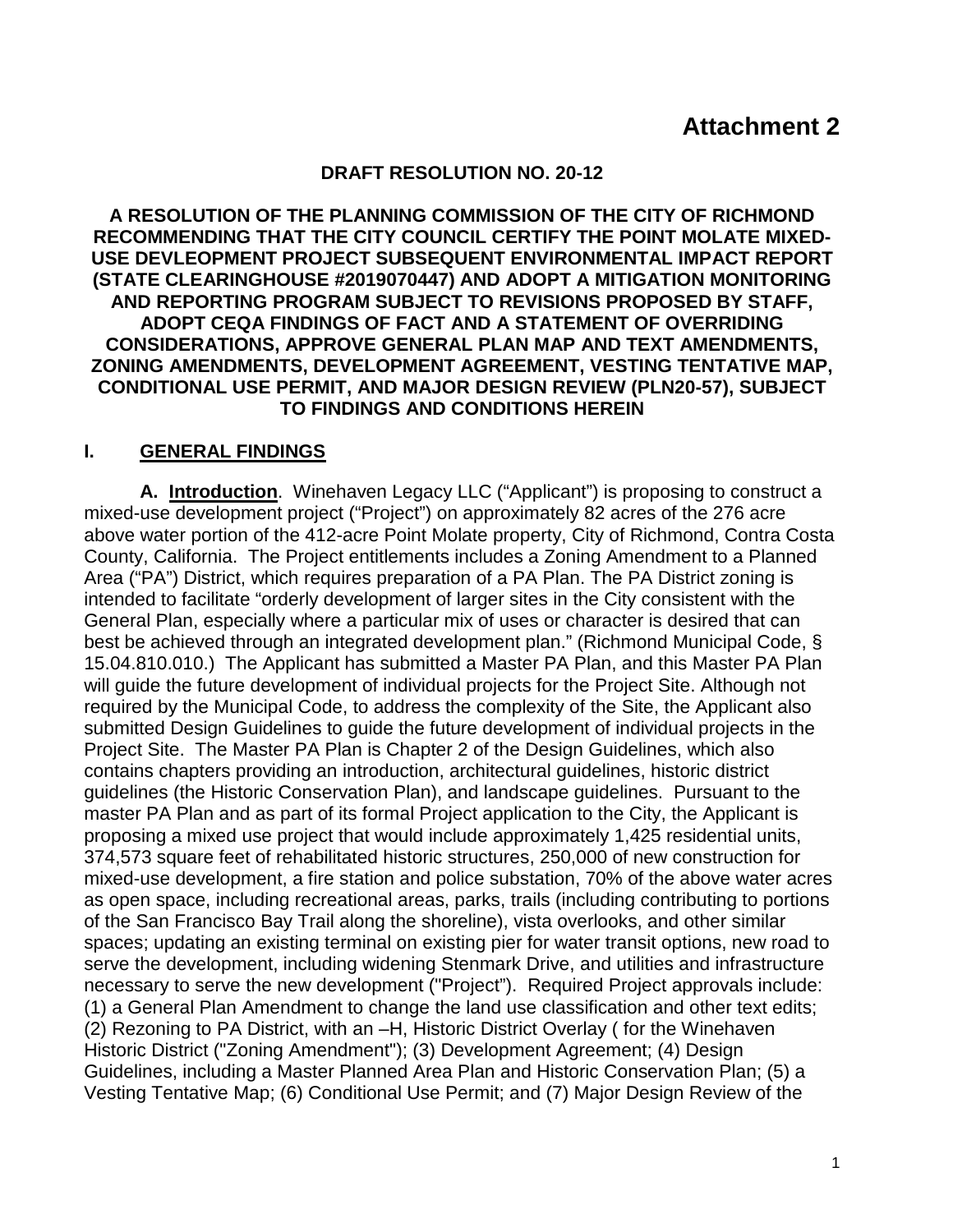Design Guidelines (collectively referred to as the "Project Approvals"). The Project maintains the existing -S, Shoreline Overlay for the shoreline band on the Project Site. The Project Approvals also includes a Disposition and Development Agreement (DDA) between the City of Richmond (City) and the Applicant to transfer ownership of portions of the Project Site from the City to the Applicant. The DDA will be considered and approved by the City Council.

**B. Environmental Review Process**. In accordance with the requirements of California Environmental Quality Act ("CEQA") Sections 21000 through 21177 of the California Public Resources Code, and Sections 15000 through 15387 of the California Code of Regulations Title 14 ("CEQA Guidelines"), a Notice of Preparation ("NOP") of a Draft Subsequent Environmental Impact Report ("SEIR") was filed for the Project with the State Clearinghouse ("SCH") Office of Planning and Research ("OPR") on July 12, 2019 (State Clearinghouse # 2019070447). The NOP was distributed to public agencies and interested parties for a 30-day public review period which ended on August 12, 2019. In addition, the City held a public scoping meeting on July 29, 2019 to obtain public input on the proposed scope and content of the Draft SEIR. In accordance with CEQA requirements, a Notice of Completion ("NOC") of the Draft SEIR was filed with the SCH OPR on February 21, 2020. The Draft SEIR was initially circulated for a 45-day public review period, which was set to end on April 6, 2020. However, the City extended the public comment period twice to extend the comment period from 45 days to a total of 70 days, finally closing on April 30, 2020. During this public review period, the City received written comments on the Draft SEIR. Section 15088 of the State CEQA Guidelines requires that the Lead Agency responsible for the preparation of an SEIR evaluate comments on environmental issues received from parties who reviewed the Draft SEIR and prepare a written response addressing each of the comments. A Response to Comments was prepared for the Project and circulated to commenting agencies and posted for public review on the City website on July 24, 2020. The Final SEIR assembles in one document all of the environmental information and analysis prepared for the Project, including comments on the information and analysis contained in the Draft SEIR and responses by the City to those comments.

Pursuant to Section 15132 of the State CEQA Guidelines, the Final SEIR consists of the following:

- (1) The Draft SEIR, including all of its appendices;
- (2) A list of persons, organizations, and public agencies commenting on the Draft SEIR;
- (3) Copies of all letters received by the City during the Draft SEIR public review period and responses to significant environmental points concerning the Draft SEIR raised in the review and consultation process;
- (4) Revisions to the Draft SEIR; and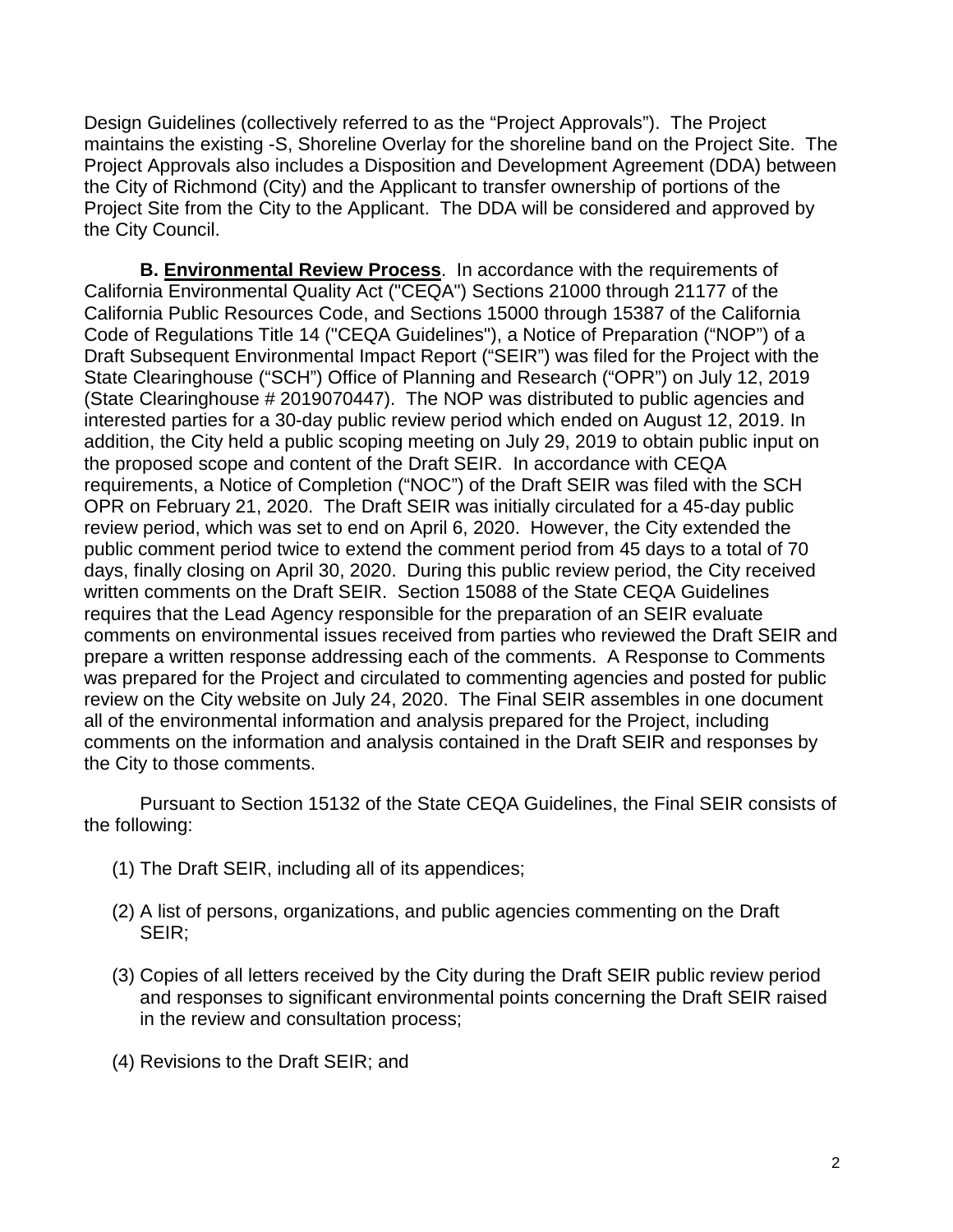(5) Any other information added by the Lead Agency to respond to written comments on the Draft SEIR.

**C. Administrative Record.** The administrative record, upon which all Findings related to the approval of the Project are based, includes the following:

- (1) The SEIR and all documents referenced in or relied upon by the SEIR.
- (2) All information (including written evidence and testimony) provided by City Staff to the Historic Preservation Commission, Design Review Board, Planning Commission and City Council relating to the SEIR, the Project Approvals, and the Project.
- (3) All information (including written evidence and testimony) presented at or in preparation of any City public hearing or City workshop related to the Project and the SEIR.
- (4) For documentary and information purposes, all City-adopted land use plans and ordinances, including without limitation the general plan, specific plans and ordinances, together with environmental review documents, findings, mitigation monitoring and reporting programs and other documentation relevant to the Project site.
- (5) The Mitigation Monitoring and Reporting Program ("MMRP") for the Project.
- (6) All other documents composing the record pursuant to Public Resources Code section 21167.6(e).

The Draft SEIR and Response to Comments, along with any associated Appendices, constitute the Final SEIR. The custodian of the documents and other materials that constitute the record of the proceedings upon which the City's decisions are based is the Community Development Director or his or her designee. Such documents and other materials are located at City Hall, Planning Division, 450 Civic Center Plaza, Richmond, California, 94804.

**D. Findings.** On August 17, 2020, the Planning Commission conducted a duly noticed public hearing on the Project. After considering public testimony and materials in the staff report, including the Final SEIR (State Clearinghouse #2019070447), Mitigation Monitoring and Reporting Program and findings in support of the General Plan Amendment, Rezoning, Development Agreement, Design Guidelines, including a Master Planned Area Plan and Historic Conservation Plan, Vesting Tentative Map, Conditional Use Permit, and Major Design Review of the Design Guidelines, the Planning Commission recommends to the City Council, in its independent and objective judgment, that the Final SEIR is adequate and sufficient in all respects and the findings set forth below are appropriate and adequate to support the Certification of the Final SEIR, adoption of the Mitigation Monitoring and Reporting Program, and approval of the Project Approvals. These findings are made pursuant to CEQA and the Richmond Municipal Code. These findings explain the potential environmental impacts of the Project, identify mitigation measures that have been adopted to mitigate those impacts, explain the statements of overriding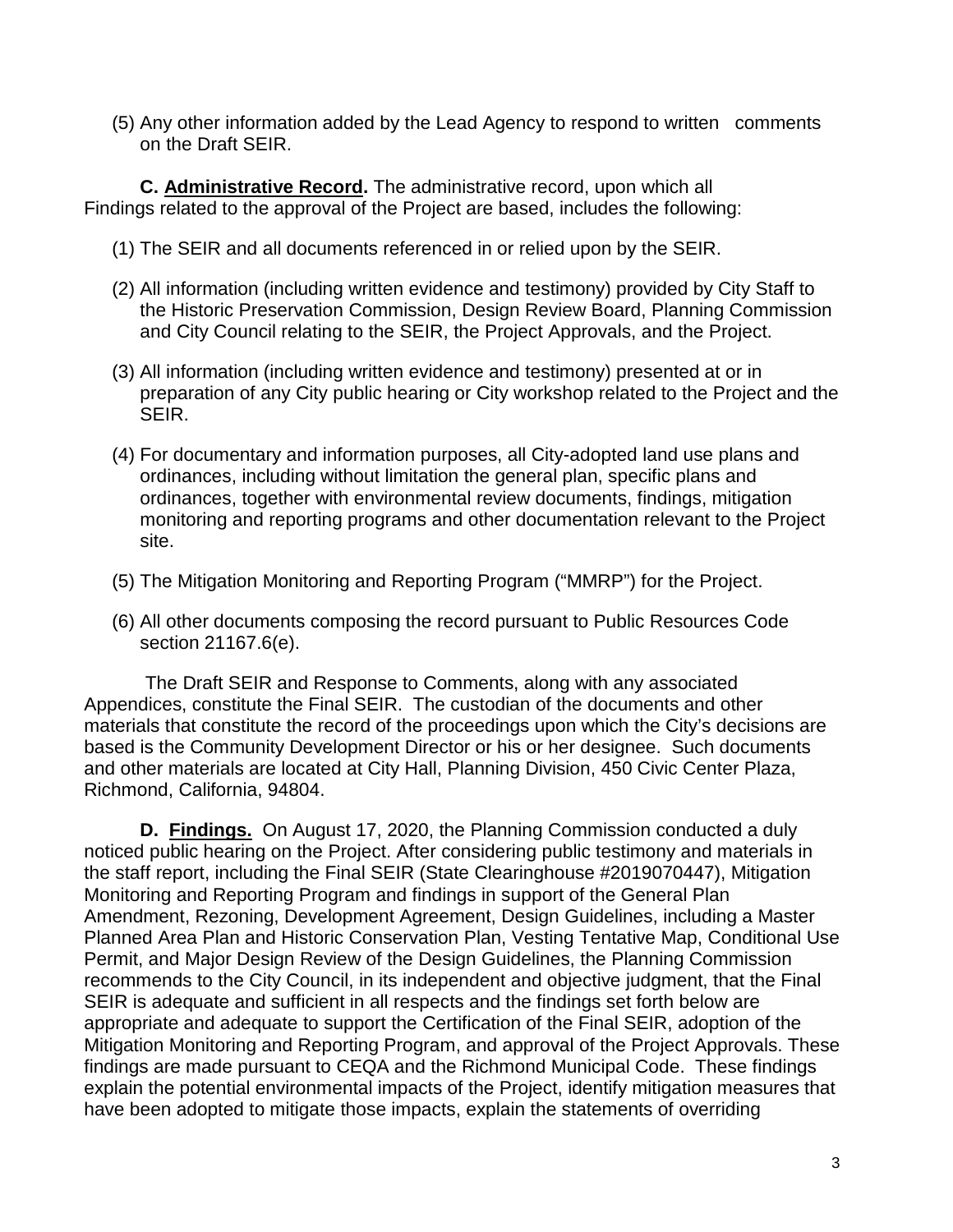considerations for impacts that cannot be mitigated to a less than significant level, explain the alternatives that were evaluated and rejected, include the findings to support the adoption of the Mitigation Monitoring and Reporting Program, and include the findings to support the approval of the General Plan Amendment, Rezoning, Planned Area District, Development Agreement, Vesting Tentative Map, Conditional Use Permit and Major Design Review ("Findings").

# **II. CEQA FINDINGS.**

The City of Richmond is the Lead Agency with respect to the Project pursuant to Section 15367 of the CEQA Guidelines. The following findings support the Planning Commission's recommendation to the City Council to certify the SEIR:

- 1. The SEIR for the Point Molate Mixed-Use Development Project has been completed in compliance with the California Environmental Quality Act, Public Resources Code Section 21000 et seq., and the City of Richmond's Guidelines and Procedures for Implementation of CEQA, Resolution No. 125-03 (adopted September 23, 2005), and reflects the independent judgment and analysis of the City.
- 2. The City hereby adopts the Findings Pursuant to Public Resources Code section 21081 for the Point Molate Mixed-Use Development Project ("CEQA Findings"), attached hereto as "Exhibit A."
- 3. The City hereby adopts and makes conditions of approval of the Point Molate Mixed-Use Development Project and any alternative thereto all of the mitigation measures that are within the responsibility and jurisdiction of the City that are identified in the CEQA Findings.
- 4. The City further finds that recirculation of the SEIR is not required in response to the comments received on the Draft SEIR because they did not contain significant new information which discloses that a new significant environmental impact would result from the Project or its alternatives or from a new mitigation measure proposed to be implemented, that a substantial increase in the severity of an environmental impact would result unless mitigation measures are adopted that reduce the impact to a level of insignificance, that a feasible mitigation measure or alternative considerably different from others previously analyzed would clearly lessen the significant environmental impacts of the Project but the City declines to adopt it, or that the Draft SEIR was so fundamentally and basically inadequate and conclusory in nature that meaningful public review and comment were precluded.
- 5. The City hereby adopts the Mitigation Monitoring and Reporting Program for the Point Molate Mixed-Use Development Project, attached hereto as "Exhibit B."

## **III. GENERAL PLAN AMENDMENT FINDINGS**

The following findings of fact support the approval of the General Plan Amendment attached as **Exhibit C** pursuant to Richmond Municipal Code (RMC) Section § 15.04.813.050 :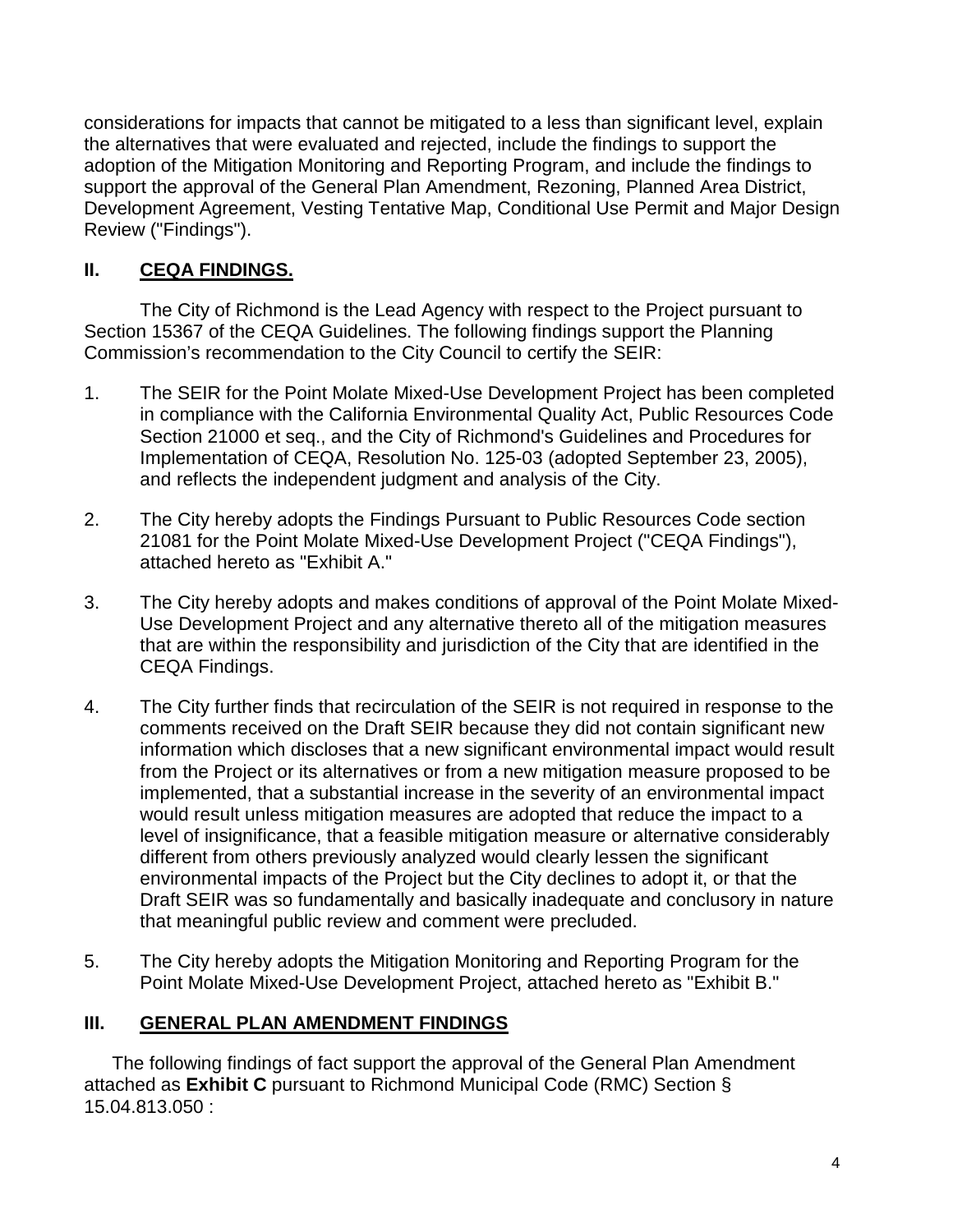#### **A. The proposed amendment will contribute to the public health, safety, and general welfare or will be of benefit to the public.**

Statement of Fact:*Criterion Satisfied.*The Project's proposed General Plan amendments include: (1) changing the Project Site's land use designation from Open Space, Parks and Recreation, Business/Light Industrial, Medium-Density Residential, and Low-Density Residential to Open Space, Parks and Recreation, Medium-Intensity Mixed-Use (Gateway or Community Node), Medium Density Residential, and Low-Density Residential; (2) amending the text of the Medium-Intensity Mixed-Use (Gateway or Community Node), Medium Density Residential, and Low-Density Residential land use designations; (3) amending the Land Use Element's description of Change Area 13; and (4) amending the Figures in the Land Use Element and General Plan Map. The proposed General Plan amendment will benefit the public as follows:

- Create a new, vibrant community within the City on a contaminated site by remediating the soil contamination caused by the Navy's use of the Project Site in development areas,
- Conserve approximately 70 percent of the Project Site as open space and increase public access to open space and shoreline by opening up the use of the hillside land as open space, and construction of an overlook park and open space areas along shoreline area.
- Contribute to construction of portion of Bay Trail and the addition of bicycle and pedestrian paths.
- Reduce the risk of wildfire within the Project Site by undertaking vegetation management and constructing a fire station.
- Rehabilitation and adaptive reuse of existing historic buildings in the Winehaven Historic District.

The Project will also result in promotion of the major General Plan goals, including but not limited to the following:

Promotion of General Plan Goal LU 1. The Project would accomplish General Plan Goal LU 1: An Improved Urban Environment by providing improvements that connects the Point Molate area with the rest of the City and develops the Project Site with vibrant, mixed-use development and amenities such as retail, community facilities, parks and open space areas;

Promotion of General Plan Goal LU 2. The Project would accomplish General Plan Goal LU 2: Healthy and Viable Neighborhoods by creating a healthy and viable neighborhood that provides safe places for people of all ages, ethnicities and abilities to live and play. It will also distribute small public gathering areas to provide all residents with opportunities to enjoy the benefits of a rich social and physical environment;

Promotion of General Plan Goal LU 4. The Project would accomplish General Plan Goal LU 4: Enhanced Environmental Quality by encouraging the sensitive integration of built and natural environment and Project Site topography to develop a high quality experience;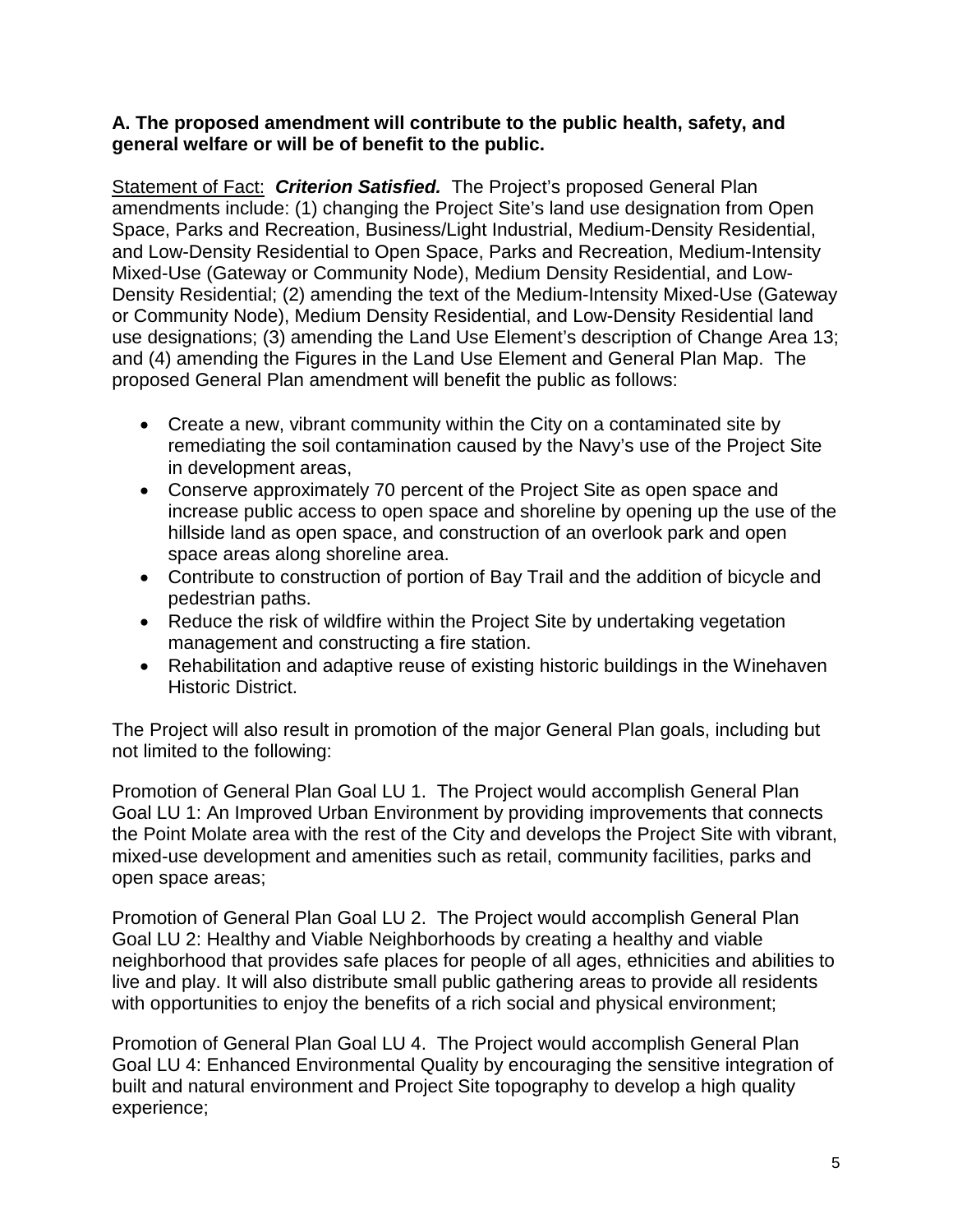Promotion of General Plan Goals LU 6 and CN 6. The Project would accomplish General Plan Goals LU 6: High-Quality and Sustainable Development and CN 6: A Healthy Urban Environment by developing a project with a high standard of design, planning and construction of new private facilities, infrastructure and services. By furthering the remediation of the Project Site and implementing several sustainable measures, the Project will promote an eco-district planning approach that supports a sustainable and healthy community and follows the natural topography of the Project Site;

Promotion of General Plan Goal ED1. The Project would accomplish General Plan Goal ED1: An Appealing Place to Live and Work by contributing to a safe and welcoming environment for residents through the development of currently underutilized and contaminated property, construction of a new fire station and police substation, and by contributing to the range of housing types and residential densities available in the City;

Promotion of General Plan Goals ED 2 and ED 3. The Project would accomplish General Plan Goals ED2: Quality Jobs and Revenue and ED 3: An Educated and Skilled Workforce by providing numerous high-quality construction jobs that pay prevailing wage and would comply with the City's First Hire policy. Promotion of General Plan Goal PR1 and PR 2. The Project would accomplish General Plan Goal PR 1: An Integrated System of Parks, Green Streets and Trails and PR 2: Safe and High-Quality Parks and Recreational Facilities by developing a public shoreline park area that will include a diverse range of recreational facilities such as a vista overlook, a designated paddle sport launch area, an interpretive center, public art and cultural exhibits, picnic areas, play areas, and restroom facilities; construction of portion of Bay Trail; and open up the access of hillside area open space to local residents and visitors;

Promotion of General Plan Policy HW4.3. The Project would support General Plan Policy HW4.3: Safe and Convenient Walking and Bicycling by developing a project that promotes walking and biking as a safe and convenient mode of transportation by installing additional amenities such as bicycle parking and improvements, including contributing to construction of a portion of the Bay Trail;

Promotion of General Plan Goal PR3. The Project would accomplish General Plan Goal PR3: Sustainable Design and Maintenance Practices by developing a project that has a planting and landscaping plan in the Project's Design Guidelines that emphasize natives and drought-tolerant plants, and proposed to revegetate upland areas disturbed by construction with native plant communities;

Promotion of General Plan Goals HR 1 and HR. 3. The Project would accomplish General Plan Goal HR1: Historic Resource Preservation and Goal HR 3: Promotion of General Plan Goal by rehabilitating and reusing the historic buildings in the Winehaven Historic District as a vibrant mixed-use neighborhood;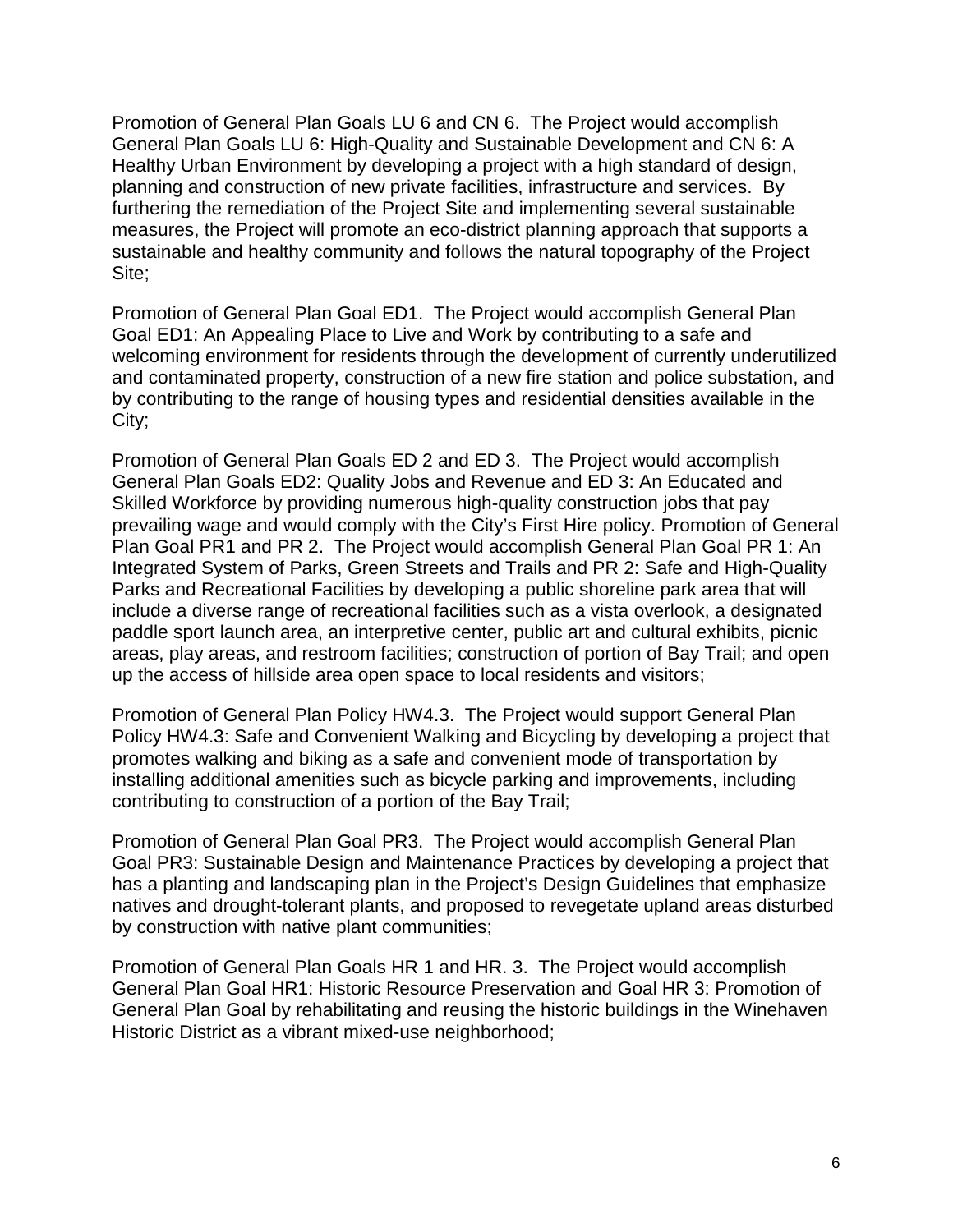Promotion of General Plan Goal H-1. The Project would accomplish General Plan Goal H-1: A Balanced Supply of Housing by adding to a range of housing types and residential densities available in the City;

Promotion of General Plan Goals CR 1, CR 2 & EC 2. The Project would accomplish General Plan Goal CR 1: An Expanded Multimodal Circulation System, Goal CR 2: Walkable Neighborhoods and Complete Streets, and Goal EC 2: Clean and Efficient Transportation Options by expanding the City's multi-modal circulation system by funding a portion of the Bay Trail, having complete streets, adding a bike lane on Stenmark between the freeway and the Project site, providing sidewalks along Stenmark, offering a commute shuttle, and providing water taxi service.

#### **B. The proposed amendment is consistent with the General Plan goals, unless the goals themselves are proposed to be amended.**

Statement of Fact: *Criterion Conditionally Satisfied.* The proposed Project includes development of a mix of residential and commercial uses, including office space and retail, along with open space including recreational areas, parks, trails (including a portion of the San Francisco Bay Trail), vista overlooks, and other similar spaces open to the public, a joint police and fire stations, and infrastructure improvements to serve the Projects. All the proposed uses are consistent with the requested Open Space, Parks and Recreation, Medium-Intensity Mixed-Use (Gateway or Community Node), Medium Density Residential, and Low-Density Residential land use classifications in the General Plan. In addition, the proposed Project request five General Plan text amendments, which allow the flexibility to address the Projects Site's constraints, such as existing contamination from former Navy uses, the Regional Water Board clean up order and land use restrictions, the need to preserve the existing historic buildings and tribal cultural resources, and the topographical and biological constraints. As discussed above, the Project would accomplish numerous General Plan goals and policies, as discussed in (A) above.

#### **C. The proposed amendment retains the internal consistency of the General Plan and is consistent with other adopted plans, unless a concurrent amendment to those plans is also proposed and will result in consistency.**

Statement of Fact: *Criterion Conditionally Satisfied.* The proposed amendment is consistent with the rest of the General Plan and appropriate changes have been made to maintain consistency. The Project proposes the following General Plan amendments: (1) amend the Project Site's land use designation from Open Space, Parks and Recreation, Business/Light Industrial, Medium-Density Residential, and Low-Density Residential to Open Space, Parks and Recreation, Medium-Intensity Mixed-Use (Gateway or Community Node), Medium Density Residential, and Low-Density Residential; (2) amend the text of the Medium-Intensity Mixed-Use (Gateway or Community Node), Medium Density Residential, and Low-Density Residential land use designations; (3) amend description of Change Area 13 in the General Plan; and (4) amend the Figures in the Land Use Element and General Plan Maps. Therefore, the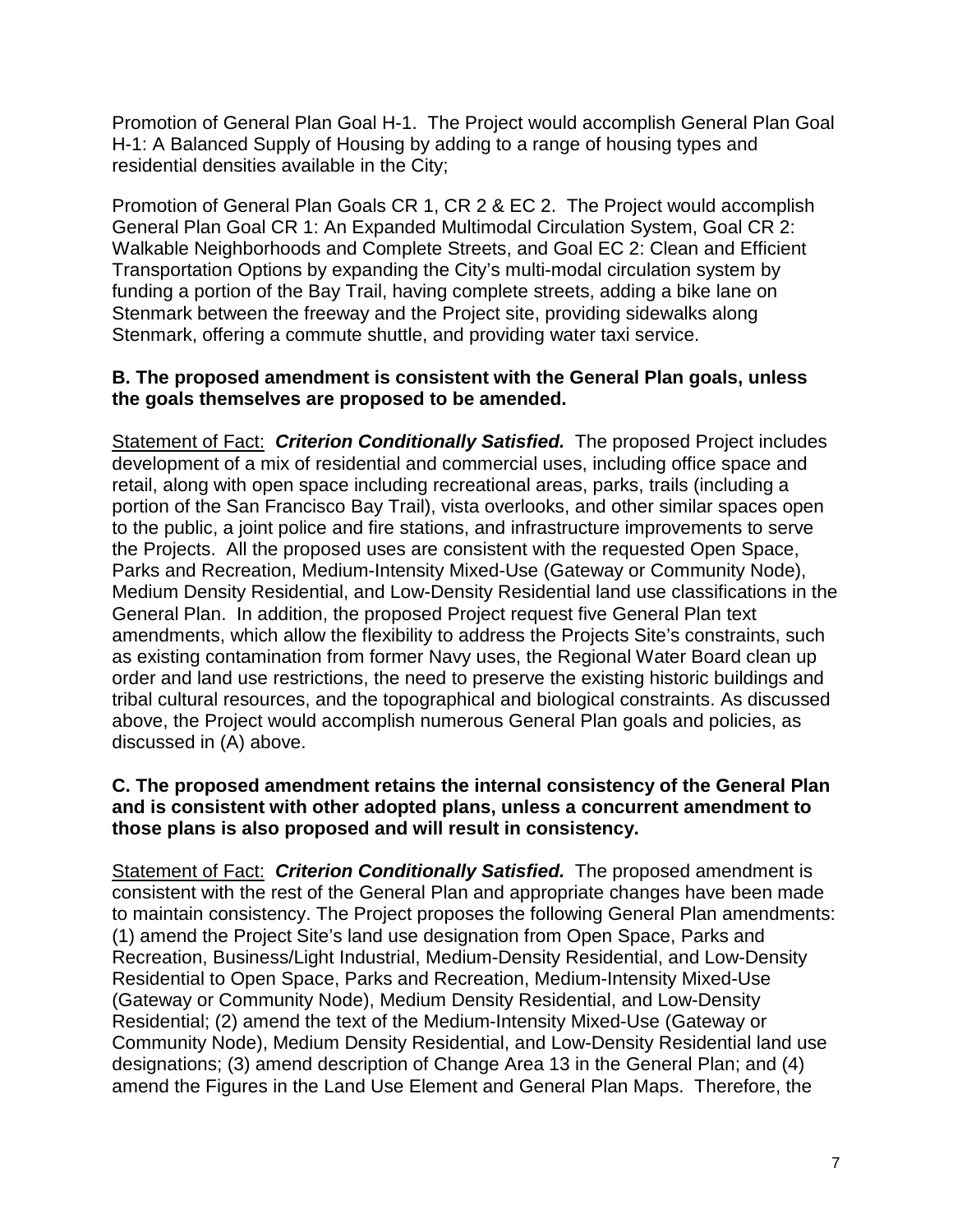proposed Project would be consistent with the General Plan upon adoption of the General Plan Amendment.

The proposed General Plan amendment is also consistent with the Base Reuse Plan developed by a 45-member Blue Ribbon Advisory Committee and approved by the City Council, acting as the Local Reuse Authority, in 1997. The General Plan and the Base Reuse Plan anticipated the redevelopment of the Project Site with a mix of residential and commercial uses that would support the rehabilitation of the historic buildings on the Project Site and result in recreational uses along the Project Site's shoreline and open space in the hillside areas.

Overall, the Project furthers General Plan policies that promote the establishment of complete, pedestrian-oriented, mixed-use and mixed-income neighborhoods; access to open space; improved and efficient multi-modal connectivity, increased economic development opportunities, increased housing opportunities, and redevelopment of brownfield sites. Further consistencies with the General Plan are identified in the Land Use section of the SEIR, Attachment 2 to the Response to Comment document of the SEIR and in (A) above.

### **D. The proposed amendment has been reviewed in compliance with the requirements of the California Environmental Quality Act.**

Statement of Fact: *Criterion Satisfied.* As required by the California Environmental Quality Act (CEQA) Guidelines, a Draft SEIR was prepared and, consistent with the CEQA Guidelines, a 70-day public review period was established for comments on the Draft SEIR. All comments, raising environmental issues, received on the Draft SEIR by the close of the comment period were responded to and addressed in the Response to Comment, which was released on July 24, 2020. The Final SEIR is accompanied by a Mitigation Monitoring and Reporting Program (MMRP).

## **IV. ZONING AMENDMENT FINDINGS**

1. The following findings of fact support the approval of the Zoning Amendments, attached as Exhibit D and Appendix C of Exhibit E, pursuant to RMC §15.04.814.050:

## **A. The proposed amendment is consistent with the General Plan.**

Statement of Fact: *Criterion Conditionally Satisfied.* The Project proposes to amend the Project Site's zoning districts from Open Space, Parks and Recreation, General Commercial, Light Industrial, Hillside Residential, and Medium-High Density Multi-Family Residential to maintaining a Shoreline (-S) Overlay along the shoreline, changing to Historic District (-H) Overlay in the Winehaven Historic District, and changing Interim (-I) Overlay Study Area designation to Point Molate Planned Area District (PAD).

The proposed zone change and text amendment is consistent with the amended vision articulated for the Project Site in the General Plan (San Pablo Peninsula Area (CA-13)).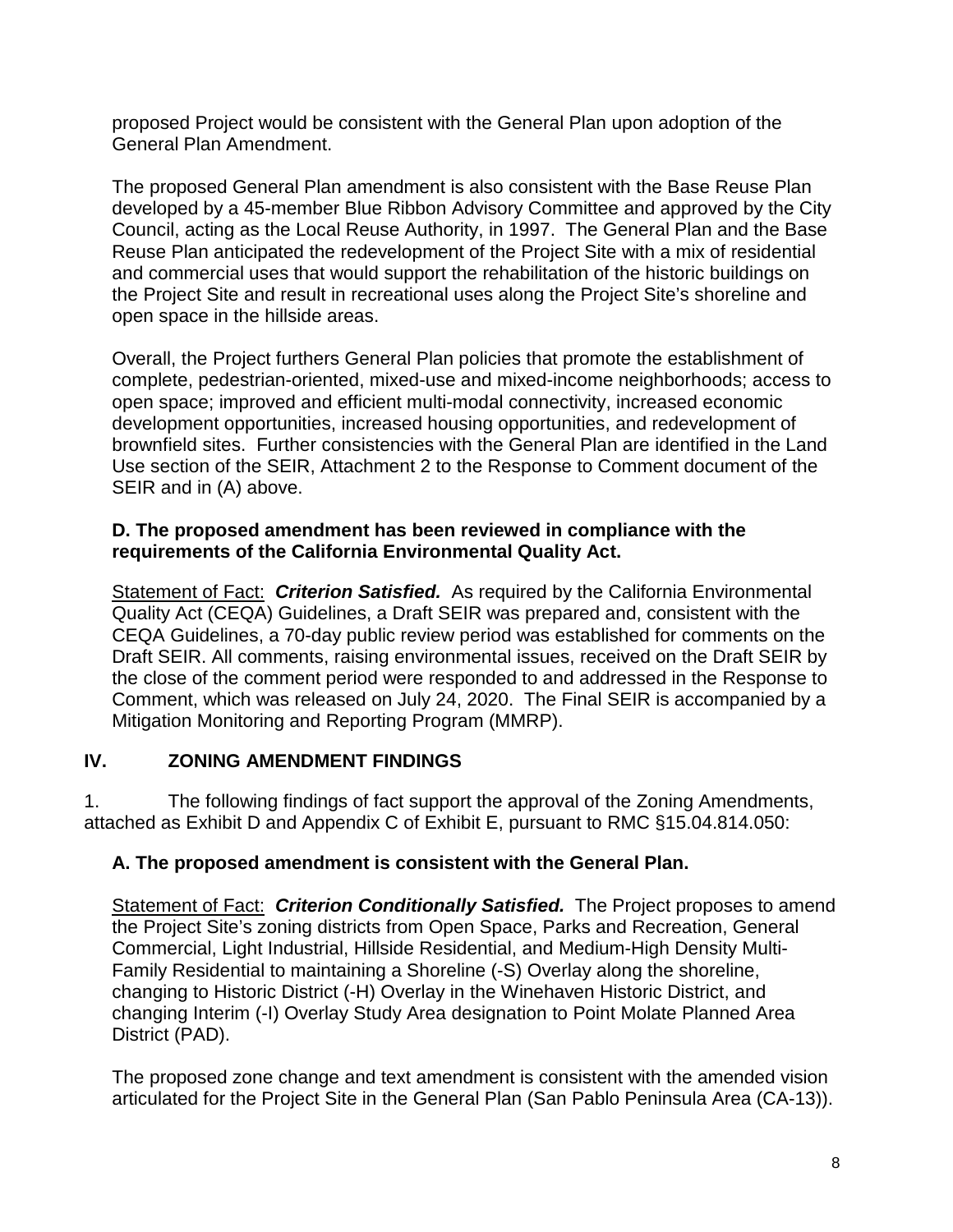The Project Site is a change area, which is an area where the General Plan anticipates "new uses, development and redevelopment." Consistent with the General Plan's vision for CA-13, the proposed amendments would result in a mix of residential and commercial uses on the Project Site, including office and retail, the designation of the Project Site's shoreline areas as Parks and Recreation, construction of an overlook park, and setting aside approximately 70 percent of the Project site as open space areas. The amendment would also allow for rehabilitation and reuse of all the contributing historic buildings in the Winehaven Historic District to establish a vibrant, mixed-use development and enhance public access through the District. The Project also allows for the completion of portions of the Bay Trail and addition of bicycle and pedestrian path. All of these elements for the Point Molate area are discussed in the General Plan.

The proposed amendment would result in additional housing in the City, which addresses General Plan policies that support housing, including Policy H-1.4 (promote a variety of housing types) and Policy H-2.1 (promote high-quality living environments), and would reuse a brownfield site, consistent with Policy H-2.6 (promote the clean-up and reuse of contaminated sites). Please see above, General Pan Finding (A) for additional discussion regarding the Project's consistency with the General Plan goals and policies.

#### **B. The proposed amendment is necessary for public health, safety, and general welfare or will be of benefit to the public.**

Statement of Fact: *Criterion Satisfied.* The proposed amendment will benefit the public. As discussed in detail in General Plan Findings (A), the amendment will enable the development of the Project, which in turn will remediate the soil contamination caused by the Navy's use of the Project Site in development areas, reduce the risk of wildfire within the Project Site by undertaking vegetation management and constructing a fire station, and provide public access to an expanded shoreline park and provide additional public open space areas. The Project will result in the completion of a portion of the Bay Trail. The amendment will also allow the City to rehabilitate and reuse all the contributing historic buildings in the Winehaven Historic District, which currently are in a state of disrepair, and will create a new, vibrant, mixed-use community within the City, on land that is now closed to the public.

#### **C. The proposed amendment has been reviewed in compliance with the requirements of the California Environmental Quality Act.**

Statement of Fact: *Criterion Satisfied.* As discussed in detail in General Plan Findings (D), a SEIR has been prepared for the Project, including the proposed amendment to the zoning, in compliance with CEQA.

**D. For a change to the Zoning Maps, that the subject property is suitable for the uses permitted in the proposed zone in terms of access, size of parcel, relationship to similar or related uses, and other relevant considerations, and that**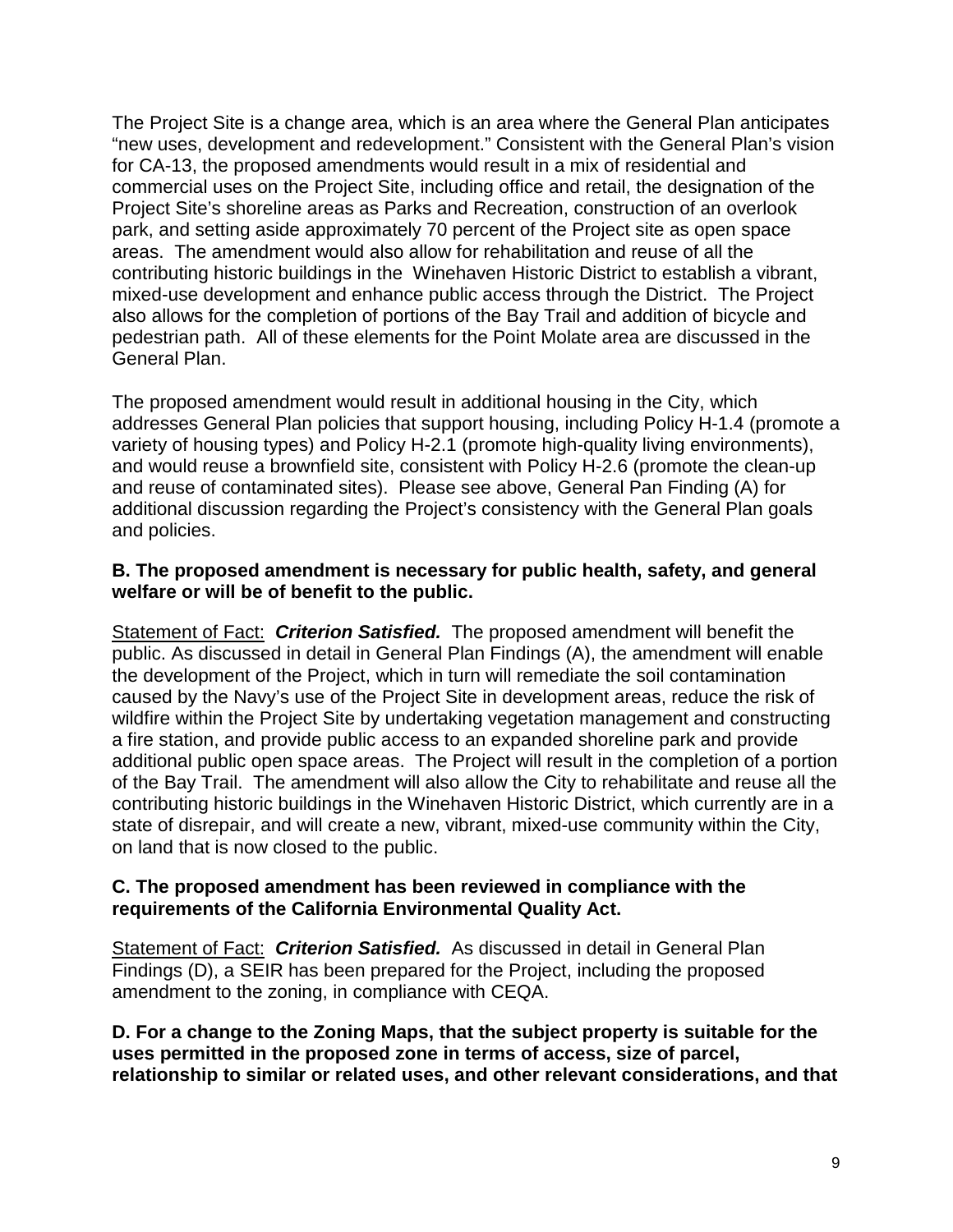**the proposed change of zoning district is not detrimental to the use of adjacent properties.** 

Statement of Fact:*Criterion Satisfied.*The proposed PAD zoning amendment includes zoning sub-districts for the Project Site that retain much of the existing zoning restrictions. For example, the shoreline area would remain subject to the development regulations in the Parks and Recreation district and would still have a Shoreline Overlay. The hillside areas would remain subject to the development regulations in the Open Space district. The Winehaven Historic District would be given a -H, Historic District overlay rather than a Landmark Overlay to better protect it as a historic district. Further, the development areas of the Project Site still allow a mix of residential, commercial, and light industrial uses reflected in the current zoning and the conceptual land use plan of the 1997 Point Molate Reuse Plan, but in a different configuration than permitted.

2. The following findings of fact support the approval of the Zoning Amendments to Planned Area District, attached as Exhibit D and the Planned Area Plan, attached as Appendix C of Exhibit E, pursuant to RMC § 15.04.810.040:

### **A. The proposed development is consistent with the General Plan, including the height, density, and intensity limitations that apply unless these limitations are to be amended.**

Statement of Fact: *Criterion Conditionally Satisfied*. The General Plan identifies the Project Site as a change area (San Pablo Peninsula Area (CA-13), which is an area where the General Plan anticipates "new uses, development and redevelopment." The Project Site is designated as a combination of Business/Light Industrial, Medium-Density Residential, Low- Density Residential, Open Space and Parks and Recreation to reflect the conceptual land uses in the adopted 1997 Point Molate Reuse Plan. Consistent with the General Plan's vision for the change area, the Project proposes to designate the Project Site's shoreline areas as Parks and Recreation, construction of an overlook park, and open space areas. The General Plan amendments also would permit the rehabilitation of the historic buildings in the Winehaven Historic District and the aaddition of bicycle and pedestrian paths, all of which are discussed in the General Plan. Thus, the development areas of the Project Site would still allow a mix of residential, commercial, and light industrial uses, but in a different configuration than permitted by the existing zoning, with increased opportunities for mixing of residential and commercial uses to create a more vibrant community than could be accomplished with the existing zoning.

The Project's proposed zoning and land use designation strives to retain much of the existing standards and restrictions as feasible. The modifications and exceptions to height, intensity and density as proposed under the General Plan amendments have been subject to the proposed PA Plan requirements, and further elaborated in the proposed Design Guidelines. Thus, redevelopment of the Project Site as permitted by the proposed zoning and General Plan amendment is suitable for the Project Site, and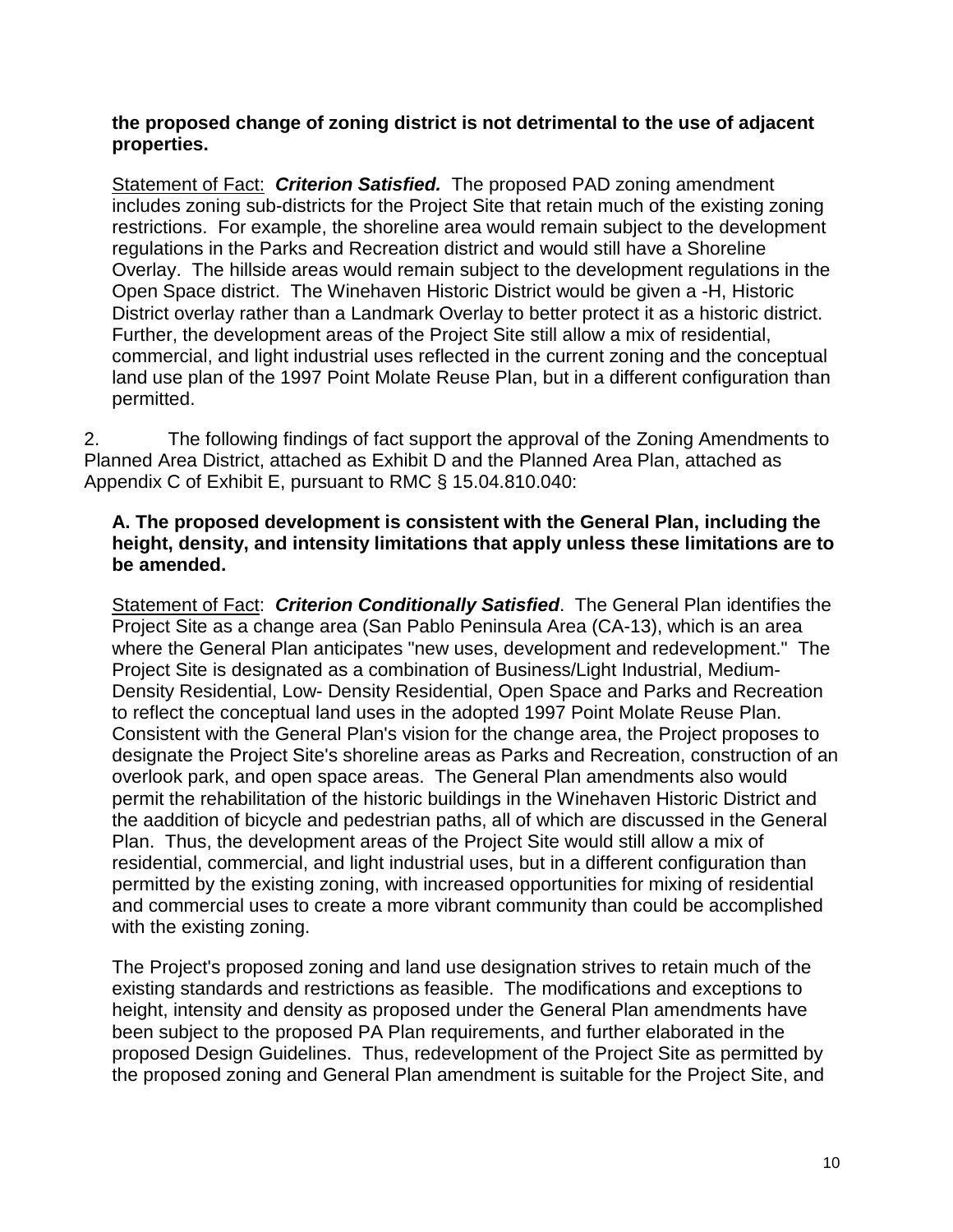consistent with the City's vision of new development at the Project Site as articulated in the Base Reuse Plan and General Plan.

#### **B. The subject site is physically suitable for the type and intensity of the land use being Proposed.**

Statement of Fact**:** *Criterion Conditionally Satisfied*. The DRB notes that the development would be restricted to no more than 30% of the above water project area and approximately 70% of the site would be preserved as open space. The PA District proposes at least 1,260 residential units, rehabilitation and adaptive reuse of the existing 374,572 square feet of historic buildings and 250,000 square feet of new construction within the Winehaven Historic District to include a mix of commercial and/or residential uses. Further, the Project development is proposed to avoid sensitive biological resources, steepest slopes, and be pushed back from the shoreline. In addition, the DRB will evaluate applications to ensure that they satisfy the Development Plan Review criteria in the PA Plan and conform to the General Plan as well as substantially conform to the Point Molate Design Guidelines.

**C. Adequate transportation facilities and public services, as defined in the General Plan and in the design standards established in the Subdivision Regulations exist or will be provided in accordance with the conditions of Planned Area Plan approval to serve the proposed development; and the approval of the proposed development will not result in a reduction of transportation service for all modes of travel or public services so as to be a detriment to public health, safety, or welfare.**

Statement of Fact: *Criterion Satisfied***.** As described below in detail, the Project would include new roads to serve the development within the Project Site, including widening Stenmark Drive from the Project Site to the I-580 ramps and construction of utility and infrastructure needed to support the Project.

*Transportation facilities*. The Project proposes to improve and widen Stenmark Drive as per the City's standards to provide adequate vehicle access to and from the Project Site. Further, the Project will provide pier upgrades and a parking lot to accommodate a future ferry or water taxi service. The Project also provides a shuttle service to BART during commute hours as part of its Transportation Demand Management Plan. The Project also includes completion of a portion of the Bay Trail, and addition of other new bike paths and pedestrian trails throughout the Project Site. The Project would add vehicles to streets that are already overtaxed, but the Project would pay transportation impact fees that can be used to fund transportation improvements needed to address existing service issues.

*Fire Protection and Police Services*. The Project would construct an onsite joint fire station and police substation to ensure that the construction of the Project development will not result in a reduction of the quality of existing fire or police services.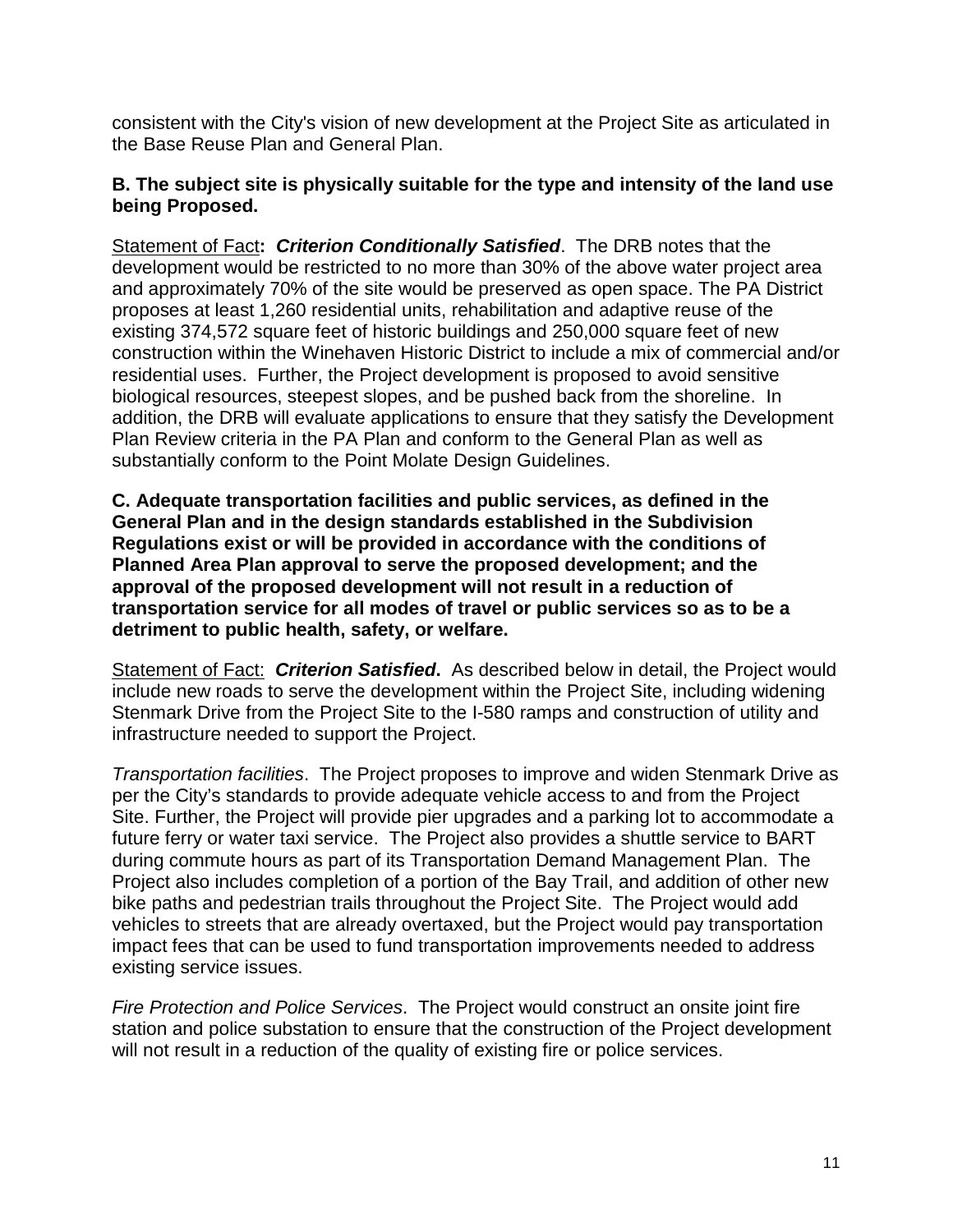*Other Public Services.* East Bay Municipal Utility District (EBMUD) confirmed that it has sufficient water to supply the Project and meet its other water obligations. The Project would improve the water supply infrastructure to meet City and EBMUD standards. In addition, the Project would construct wastewater infrastructure that meet the City's requirements. The Project will pay the appropriate fees for solid waste service to the City's service provider, and the addition of the Project to the service area would not adversely impact trash collection in other areas of the City.

#### **D. The proposed development will not have a substantial adverse effect on surrounding land uses and will be compatible with the existing and planned land use character of the surrounding area.**

Statement of Fact: *Criterion Satisfied*. The Project proposes a mix of residential, commercial, and open space uses. Adding residential, commercial, and open spaces uses to the Project Site would not adversely affect the surrounding industrial uses because the Project Site is separated from those uses by the 480-foot tall Potrero Ridge and the designated hillside open space. The distances between the planned residences and the industrial facilities, and the buffer provided by the ridge and open space, ensures that the future Project residents are not adversely affected by existing industrial uses.

## **E. The development generally complies with applicable design guidelines.**

Statement of Fact: *Criterion Conditionally Satisfied***.** The PA Plan would function as the Master Planned Area Plan for the Project Site that provides the goals and policies for redeveloping the Project Site. The PA Plan is found in Section 2.0 of the proposed Point Molate Design Guidelines (also attached as Attachment 3 of this report) and describes the character of the various neighborhoods that would be developed on the Project Site, including their circulation, parks and open spaces, land uses, locations of retail and active uses, streetscapes, block structure, and height map, among other details that shape neighborhood character. In addition, the proposed Point Molate Design Guidelines provide architectural guidelines (Section 3.0), the historic conservation plan for the Winehaven Historic District (Section 4.0) (The Historic Preservation Commission will make a recommendation to the City Council on the Historic Conservation Plan.), and landscape guidelines (Section 5.0). These Design Guidelines would guide future developers and builders and their architects and engineers in designing, rehabilitating and restoring buildings and environments at Point Molate. The Guidelines aim to create neighborhoods with variety, quality, and compatibility of buildings and building types, and to complement the existing Historic Structures in the Winehaven Historic District with sensitive, thoughtful renovations, additions, and new construction.

Further, the Richmond Municipal Code, Article XV, requires that individual projects proposed for a PA District with a Master Planned Area Plan return to the City for discretionary Development Plan review. The process for that review for the Development Plan is set forth in the PA District zoning proposed for the Project. This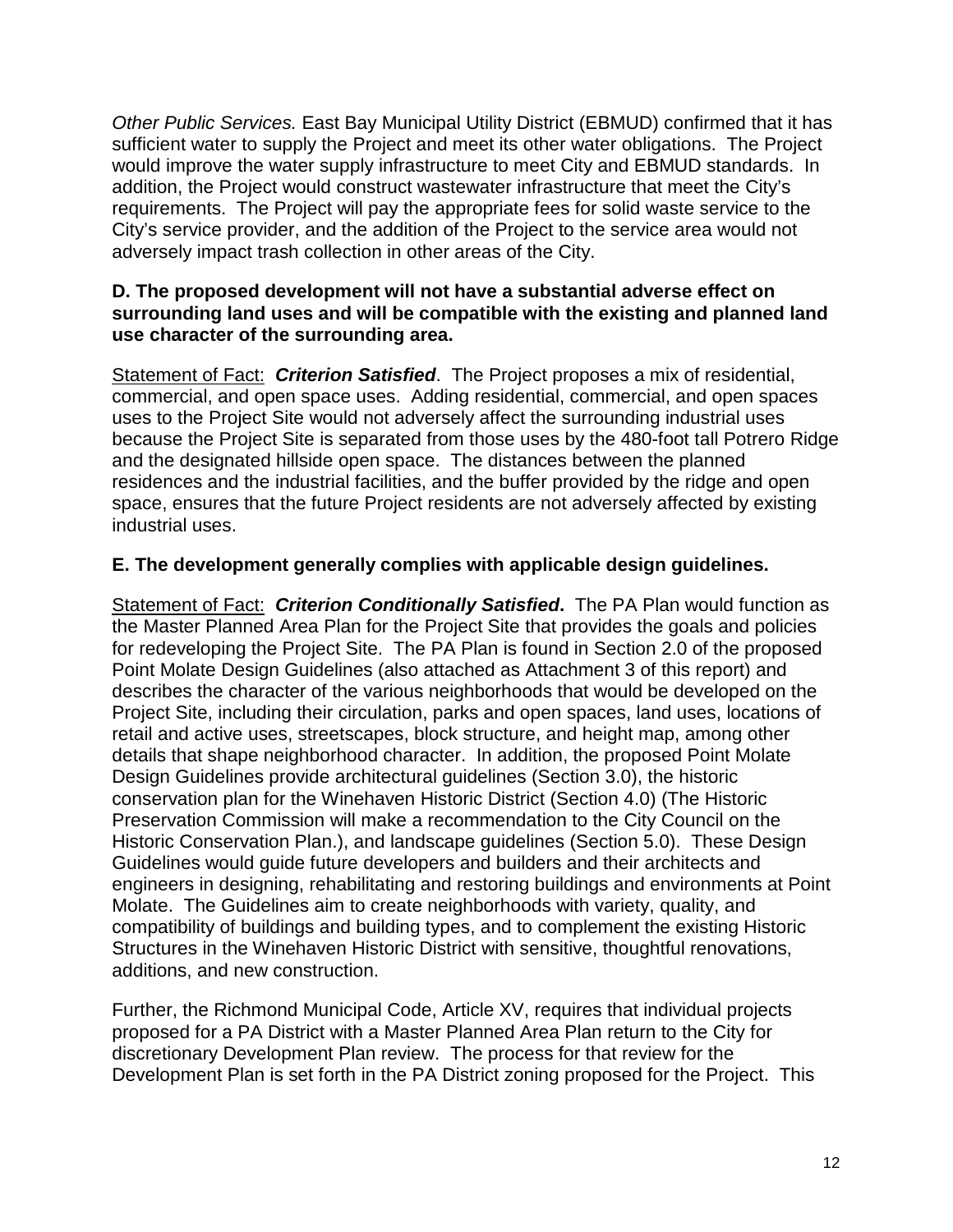future review for development of individual projects within the PA District would ensure that the development is in compliance with the proposed Design Guidelines.

**F. The proposed development is demonstratively superior to the development that could occur under the standards applicable to the underlying base district, and will achieve superior community design, environmental preservation and/or substantial public benefit. In making this determination, the following factors will be considered:**

**1. Appropriateness of the use(s) at the proposed location.**

**2. The mix of uses, housing types, and housing price levels.**

**3. Provision of units affordable to persons and families of low and moderate income or to lower income households.**

- **4. Provision of infrastructure improvements.**
- **5. Provision of open space.**
- **6. Compatibility of uses within the development area.**

**7. Creativity in design and use of land.**

**8. Quality of design, and adequacy of light and air to the interior spaces of the buildings.**

#### **9. Overall contribution to the enhancement of neighborhood character and the environment of Richmond in the long term.**

Statement of Fact: *Criterion Conditionally Satisfied***.** The Project Site has unique topographic, biological, and cultural resources that necessitate site-specific zoning and design guidelines. The zoning standards will result in development that respects the Project Site's topography and cultural resources, and is therefore superior to the strict application of existing development standards for base zoning districts to the Project Site.

#### *Appropriateness of the use(s) at the proposed location.*

As discussed above, the Project's uses are appropriate to the locations in which they would be permitted under the proposed General Plan amendments, zoning and the Design Guidelines. These uses are also generally consistent with the 1997 Point Molate Reuse Plan.

*The mix of uses, housing types, and housing price levels.*

The Project proposes a mix of housing types and densities, including single-family homes, townhomes, and multi-family housing. In addition, the Project would provide on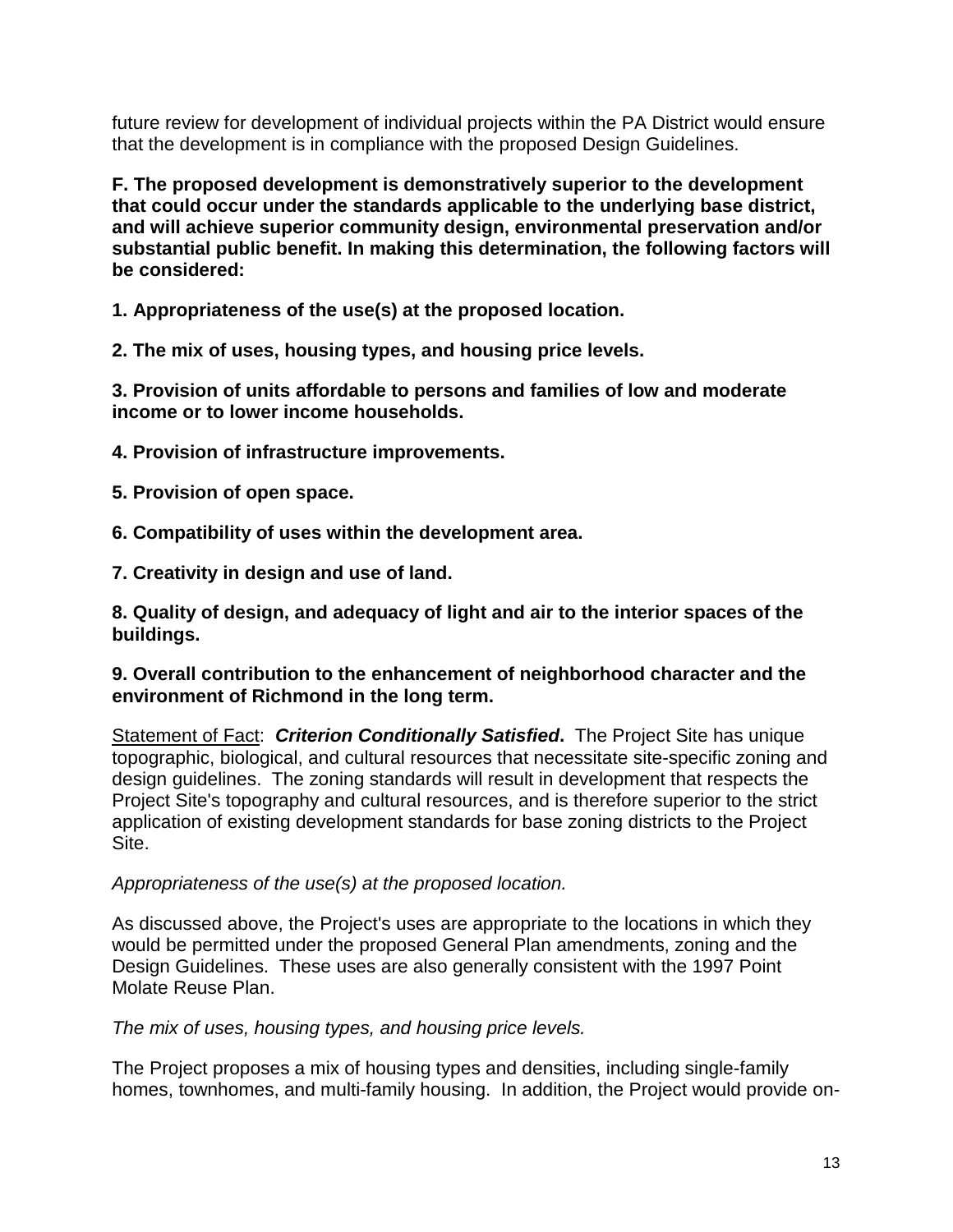site affordable units, as well as contribute to the City's affordable housing fund through payment of the in-lieu affordable housing fee.

#### *Provision of units affordable to persons and families of low and moderate income or to lower income households.*

See above regarding on-site affordable units and payment of the in-lieu affordable into the City's affordable housing fund.

#### *Provision of infrastructure improvements.*

The Project includes improvement of the Project Site's infrastructure to ensure it can adequately support the Project. Infrastructure improvements include widening Stenmark Drive, a new Bay Trail segment, adding bicycle and pedestrian pathways, updating and adding water and wastewater infrastructure, and undergrounding the electrical infrastructure.

### *Provision of open space.*

The Project sets aside approximately seventy percent (70%) of the above-water Project Site as open space and recreational areas. The open space and park system is designed to connect and buffer neighborhoods providing trails and access from shoreline areas to hillside overlooks. The open spaces proposed within the Project include: (1) conservation areas consisting of mostly upland hills and valleys, (2) a significant shoreline park 1.7 miles in length integrating the Bay Trail, (3) active public plazas at key nodes within the Historic District; and (4) public parks serving residents and visitors and may serve as key access points to the hillside and conservation area.

## *Compatibility of uses within the development area.*

The PA Plan strives to create a vibrant mixed-use community through a mix of residential and commercial uses. Residential housing on the Project Site would help support proposed retail and restaurant uses, which likely could not be sustained by visitors alone. The Project's proposed zoning regulations and Design Guidelines avoids development near sensitive cultural resources, within 100- feet of shoreline areas, and near ridgelines. The —H, Historic District Overlay for the Winehaven Historic District provides that all new construction and rehabilitation of existing historic buildings within the district will be reviewed by the Historic Preservation Committee consistent with the Secretary of the Interior's Standards for the Treatment of Historic Properties.

## *Creativity in design and use of land.*

As discussed above, the Project development protects the most sensitive areas and open spaces of the Project Site, and uses open space to connect neighborhoods and key open space features within the Project. The Project would creatively reuse the Winehaven Historic District and surrounding development areas to create a new, vibrant community through rehabilitation and adaptive reuse of existing buildings, which is further supported by new development. The Project also improves Stenmark Drive to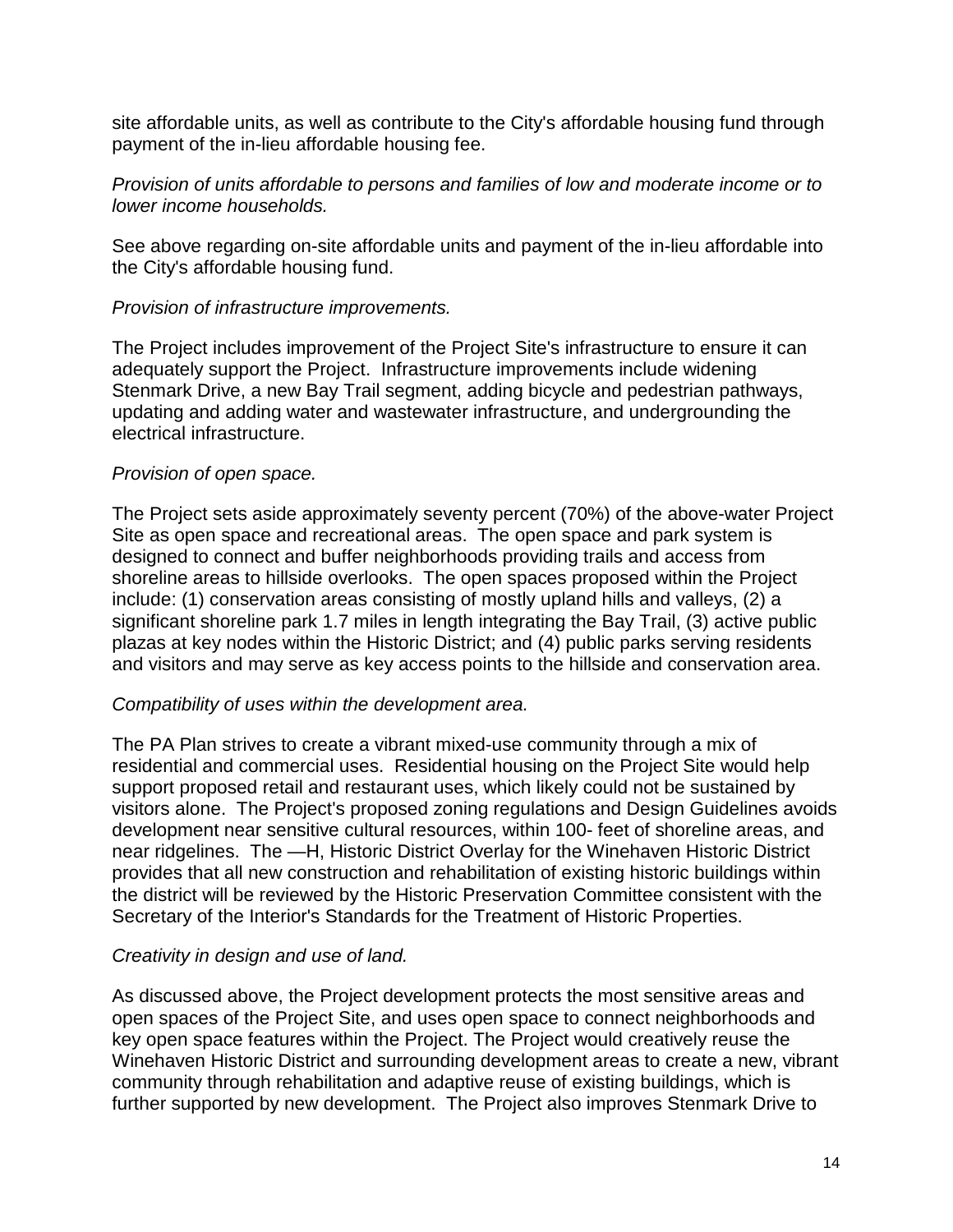provide roadway access to the larger Richmond community to the new public amenities, including hiking trails in the hillside open spaces and recreation areas in the park along the shoreline.

### *Quality of design, and adequacy of light and air to the interior spaces of the buildings.*

The proposed Point Molate Design Guidelines would ensure that the Project would have design quality, including using durable materials and incorporating light and air into interior building spaces. All construction would meet the building code standards in place when building permit applications are submitted. In addition, the development within the Winehaven Historic District would be reviewed by the Historic Preservation Commission to ensure it meets the Secretary of the Interior's Standards for the Treatment of Historic Properties.

#### *Overall contribution to the enhancement of neighborhood character and the environment of Richmond in the long term.*

The Project would encourage brownfield redevelopment by remediating contamination left by the Navy in areas proposed for development, constructing the Bay Trail along the property frontage, adding open space and trails, and rehabilitating and adaptively reusing historic buildings in the Winehaven Historic District. By providing infrastructure improvements such as widening of Stenmark Drive, the Project would provide better access to the larger Richmond community to the new public amenities and recreational opportunities proposed as part of the Project.

3. The following findings of fact support the approval of the Zoning Amendments for an –H Overlay over the Winehaven Historic District, attached as Exhibit D and Section 4.0 (Historic Conservation Plan) of Exhibit E, pursuant to RMC § 15.04.814.050:

### *1. Findings for Rezoning the District within Project Site to a -H, Historic District, Overlay.*

Statement of Facts: *Criterion Conditionally Satisfied.* See Zoning Amendment Findings above.

#### 2. *Findings that the Proposed –H District "has a significant architectural historical or cultural character that can be preserved and enhanced through appropriate controls on new development and alterations to existing buildings, structures, objects."*

Statement of Facts: *Criterion Satisfied.* As discussed above, the District is not only listed on the NHRP, but also meets criteria 1 and 4 of RMC section 15.04.303.060(A) required for placement of an –H Overlay. Specifically, the District:

• Exemplifies or reflects valued elements of the City's cultural, social, economic, political, aesthetic, engineering, archaeological, or architectural history; and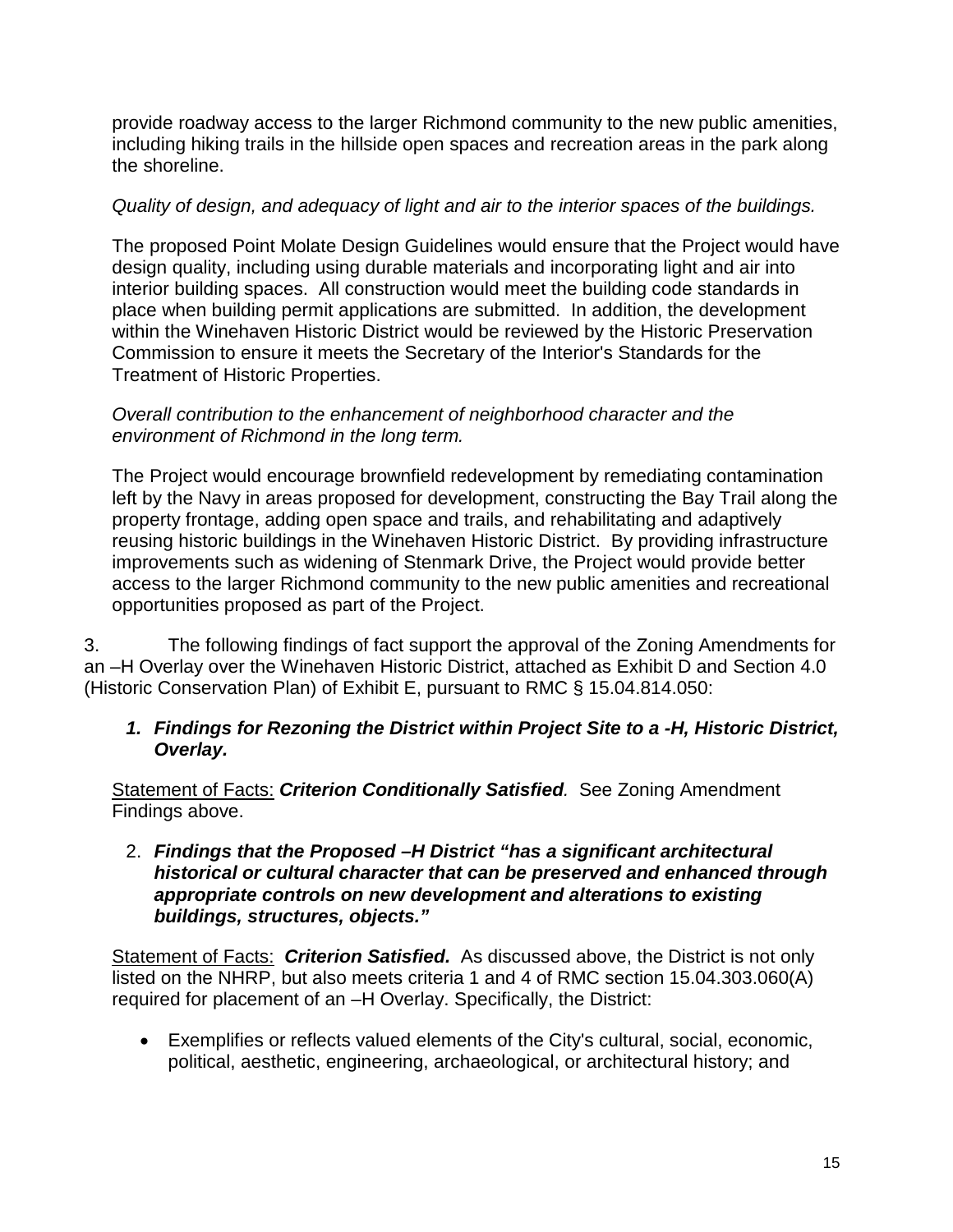• Embodies distinguishing characteristics of an architectural style, type, period, or method of construction, or is a valuable example of the use of indigenous materials or craftsmanship.

The applicant has prepared Design Guidelines for the Modified Project, and Chapter 4 of the Design Guidelines provide detailed design guidelines for the rehabilitation, reuse, and future development projects within the District.

The Winehaven Historic District Design Guidelines in Chapter 4 of the Project's Design Guidelines are based on the Secretary of the Interior's Standards for the Treatment of Historic Properties, particularly the Standards for Rehabilitation and Guidelines for Rehabilitating Historic Buildings. Thus, Chapter 4 of the Modified Project's Design Guidelines will serve as the Historic Conservation Plan for the portions of the Point Molate Mixed-Use Development Project proposed within the District as per RMC Section 15.04.303.070 (D) (7) requirements. Any structures located onsite that are not considered contributing elements of the Historic District will likely be demolished.

Further, the identified Winehaven historic resources will undergo future and individual Historic Resource Evaluations (HREs) to include written and graphic documentation detailing historic resource significance and character-defining features; historic architectural, structural and material conditions assessments; and treatments for proposed retention, repair, rehabilitation, alterations and additions. These individual HREs will be part of the Modified Project's implementation within the District and aid in the applicant obtaining the requisite Certificate of Appropriateness, which will provide for the review of projects directly associated with Richmond's designated historic resources by the City's Historic Preservation Commission (HPC) per RMC section 15.04.303.120.

Thus, adherence to the Winehaven Historic District Design Guidelines and the Certificate of Appropriateness process will ensure that the future development within the District will preserve all the contributing historic buildings and retain their characterdefining features and any new additions and related new construction will be sensitively designed to not compromise the integrity of the Winehaven Historic District.

## **V. DESIGN REVIEW FINDINGS**

The following findings of fact support the approval of the Design Review for the Planned Area Plan and associated Design Guidelines in Exhibit F, as required by RMC Section 15.04.805.050:

### **A. The Project application is consistent with the General Plan and any applicable specific plans.**

Statement of Fact: *Criterion Conditionally Satisfied.* As discussed under the PA Plan findings, redevelopment of the Project Site under the proposed General Plan amendment, Zoning Amendment to PA District, and PA Plan is consistent with the City's vision of new development at the Project Site as articulated in the Base Reuse Plan,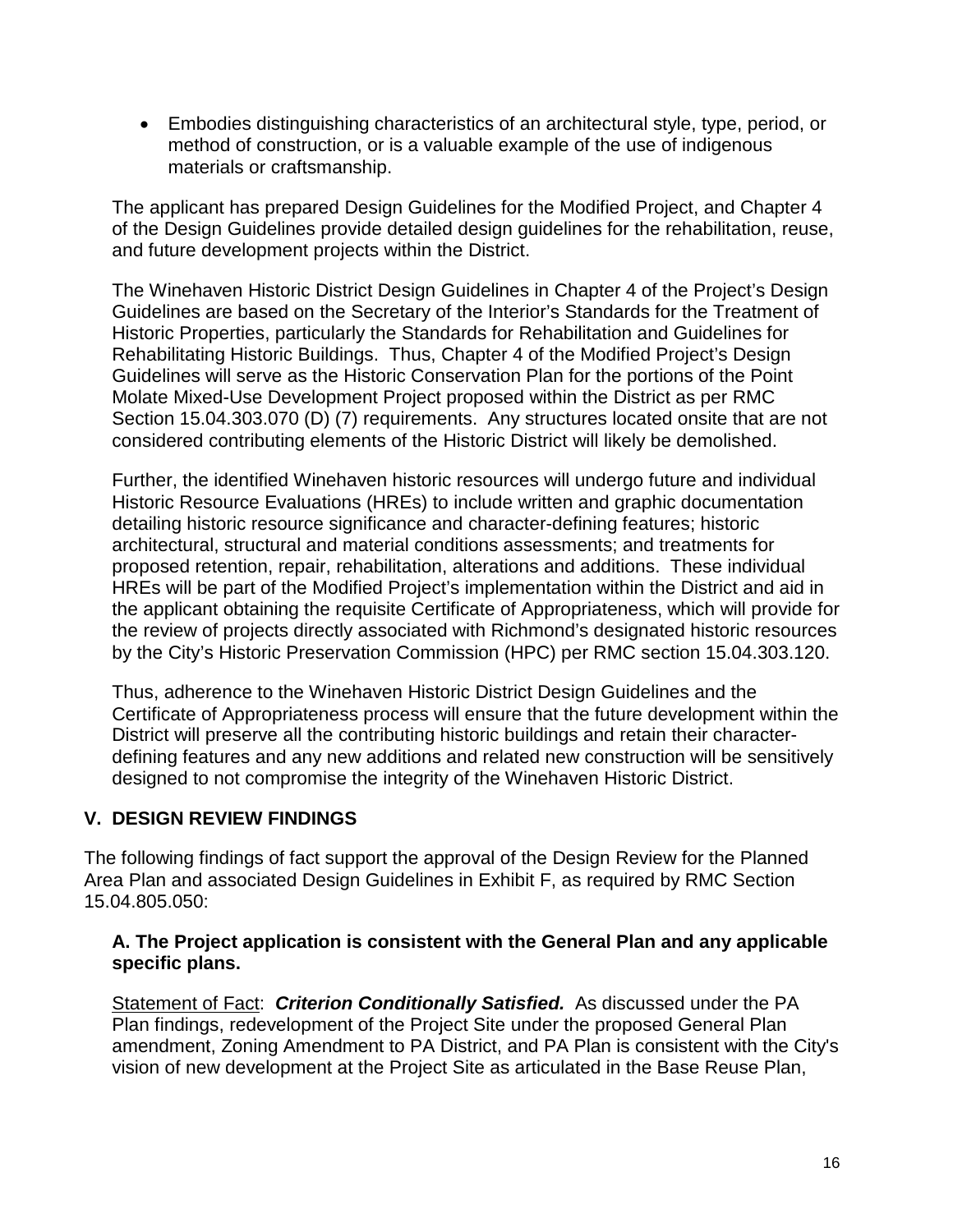including the rehabilitation and adaptive reuse of the contributing structures to the Winehaven Historic District.

### **B. The Project application is consistent with any applicable design guidelines.**

Statement of Fact: *Criterion Conditionally Satisfied.* There are currently no design guidelines that apply to the Project Site. But as discussed above under the PA Plan findings, the Project proposes Design Guidelines with which future 'development in the Project must comply. These design guidelines will be used in tandem with the proposed PA Plan to guide the overall master plan and character of the new neighborhoods and open space within the PA Plan area.

#### **C. The Project application is consistent with any approved tentative map, Use Permit, Variance, or other planning or zoning approval that the project required.**

Statement of Fact: *Criterion Conditionally Satisfied.* The Project proposes a General Plan Amendment, rezoning the Project Site to a Planned Area District, a Planned Area Plan, a large lot vesting tentative map, an –H, Historic District Overlay over the Winehaven Historic District, and a conditional use permit to construct shoreline park and Bay Trail extension in an area with an –S, Shoreline Overlay (which is the area within 100-feet of the shoreline).

Implementation of the PM-PAD would rezone the Project Site from Parks and Recreation, Single Family Hillside Residential, Multifamily Residential, General Commercial, Light Industrial, and Open Space to a Planned Area District (PM-PAD) with portions of the PAD area subject to a Historic (-H) overlay and Shoreline (-S) overlay. The proposed PM-PAD zoning consists of eight subdistricts—Point Molate Residential (PMRD), Point Molate Multifamily (PMM), Point Molate Mixed-Use (PMMUD), Point Molate Mixed-Use Historic (PMMUD-H), Point Molate Parks and Recreation (PMPR), Point Molate Parks and Recreation-Shoreline (PMPR-S), Point Molate Open Space (PMOS), and Point Molate Public, Cultural, and Institutional (PMPCI)—that appropriately respond to the Project Site's diversity. The proposed Point Molate Planned Area District (PM-PAD) consists of the PM-PAD Zoning, including the PM-PAD Zoning Map, the Point Molate Planned Area Plan (included as Section 2.0 of the Point Molate Design Guidelines), and a large-lot tentative subdivision map. The proposed large-lot vesting tentative map establishes development boundaries and grading limits and provides for installation of the necessary infrastructure to support the Project.

The Project would be consistent with the proposed tentative map, use permit, Zoning Amendment, and General Plan amendment approvals. As part of the Project approval, the City Council will make the required findings for the Project for each of those planning and zoning approvals. Further, the future Development Plan Review process for development of individual projects in the PA Plan area would ensure that the future development is in compliance with the planning and zoning approvals of the Project.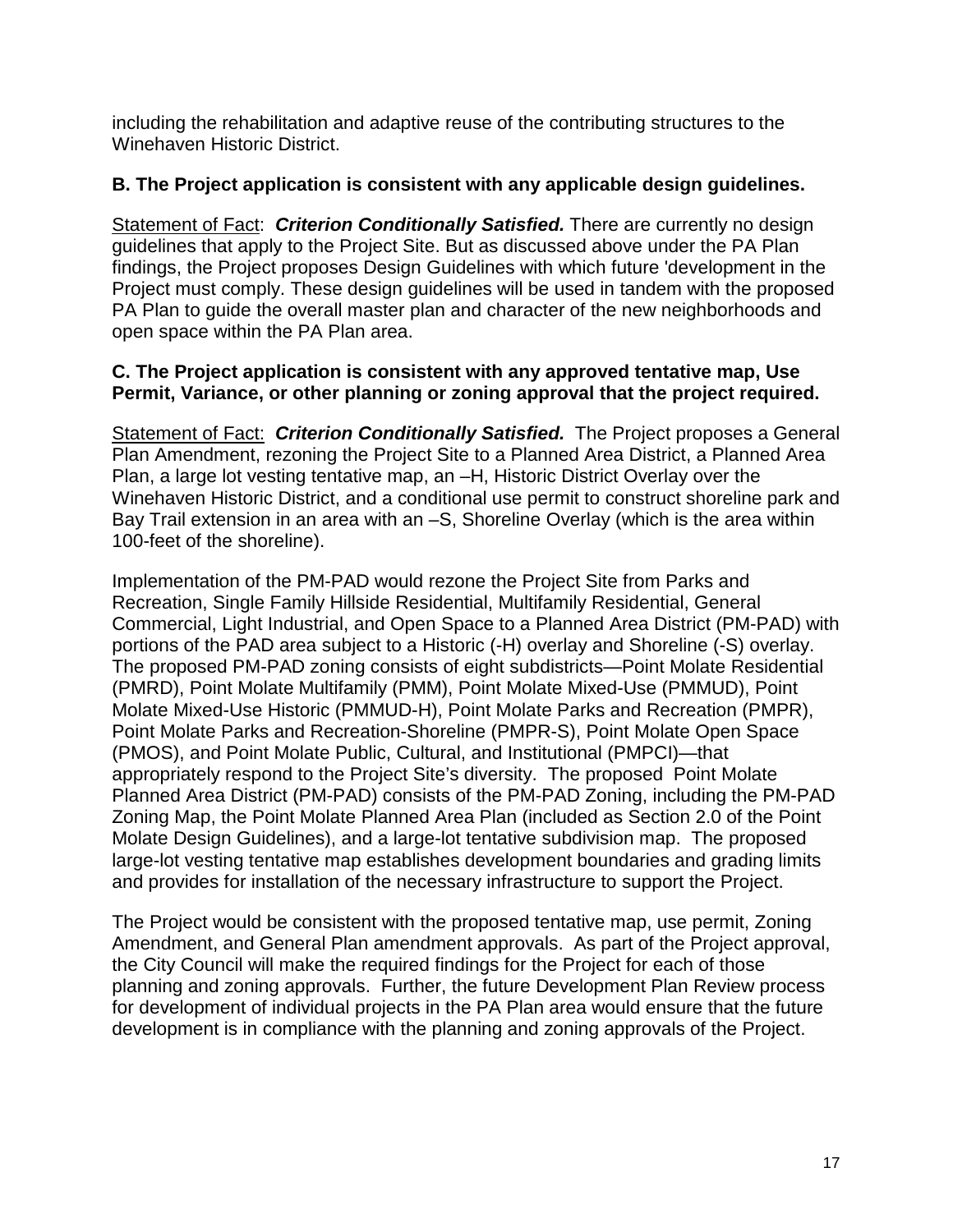#### *D. The Project application is consistent with the design review criteria in [Richmond Municipal Code Section 15.04.805.040](https://library.municode.com/ca/richmond/codes/code_of_ordinances?nodeId=ARTXVZOSU_CH15.04ZOSURE_SERIES_800ADPE_ART15.04.805DERE_15.04.805.040DERECR) (Design Review Criteria).*

| The project must satisfy these criteria to the extent applicable. |                                                                                                                                                                                                                                                                                                                                                                  | <b>Criteria Met?</b> |           |
|-------------------------------------------------------------------|------------------------------------------------------------------------------------------------------------------------------------------------------------------------------------------------------------------------------------------------------------------------------------------------------------------------------------------------------------------|----------------------|-----------|
|                                                                   | A. The overall design of the project, including its scale, massing, site plan,<br>exterior design, and landscaping, reflects design integrity and the<br>relationship of form and function in a coherent manner.                                                                                                                                                 | <b>Yes</b>           | <b>No</b> |
|                                                                   | B. The project design evidences a sense of place and consideration of<br>scale, mass, height, building siting, and privacy in a neighborhood and<br>community context; does not overwhelm or adversely impact adjoining<br>properties; and respects prevailing setbacks and the scale and heights<br>of neighboring buildings and how they relate to the street. | <u>Yes</u>           | No        |
|                                                                   | C. The project's design elements, materials, signage, and landscaping are<br>internally consistent, fully integrated with one another, and applied in a<br>manner that is visually consistent with the proposed architectural design.                                                                                                                            | <b>Yes</b>           | <b>No</b> |
|                                                                   | D. Lighting and lighting fixtures are designed to complement buildings, be<br>of appropriate scale, provide adequate light over walkways and parking<br>areas to create a sense of pedestrian safety, and avoid creating glare.                                                                                                                                  | <b>Yes</b>           | <b>No</b> |
|                                                                   | E. The proposed building design and landscaping supports public safety<br>and security by allowing for surveillance of the street by people inside<br>buildings and elsewhere on the site.                                                                                                                                                                       | <u>Yes</u>           | <b>No</b> |
|                                                                   | F. Landscaping is designed to be compatible with and enhance the<br>architectural character of the buildings on site. Proposed planting<br>materials avoid conflicts with views, lighting, and signage.                                                                                                                                                          | Yes                  | <b>No</b> |

Statement of Fact: *Criterion Conditionally Satisfied***.** The proposed PA Plan and the Point Molate Design Guidelines create a new community that responds to the Project Site's unique features. The Project evokes a sense of place by creating three new, yet distinct neighborhoods: the Promenade, the Point, and the Village. The proposed Design Guidelines provide the recommendations for the Project's design elements, materials, signage types, and landscaping to take advantage of the unique history and cultural character of the Project Site and provide distinct character to each of the three proposed neighborhoods. Further, Point Molate Design Guidelines incorporates much of the existing City requirements by reference, wherever feasible.

The Project's Design Guidelines are inspired by Bay Area architecture and suggest forms that evoke a contemporary bayfront approach to community design. Because the Winehaven Historic District will have an -H overlay, new development within that area must comply with Secretary of the Interior's Standards for the Treatment of Historic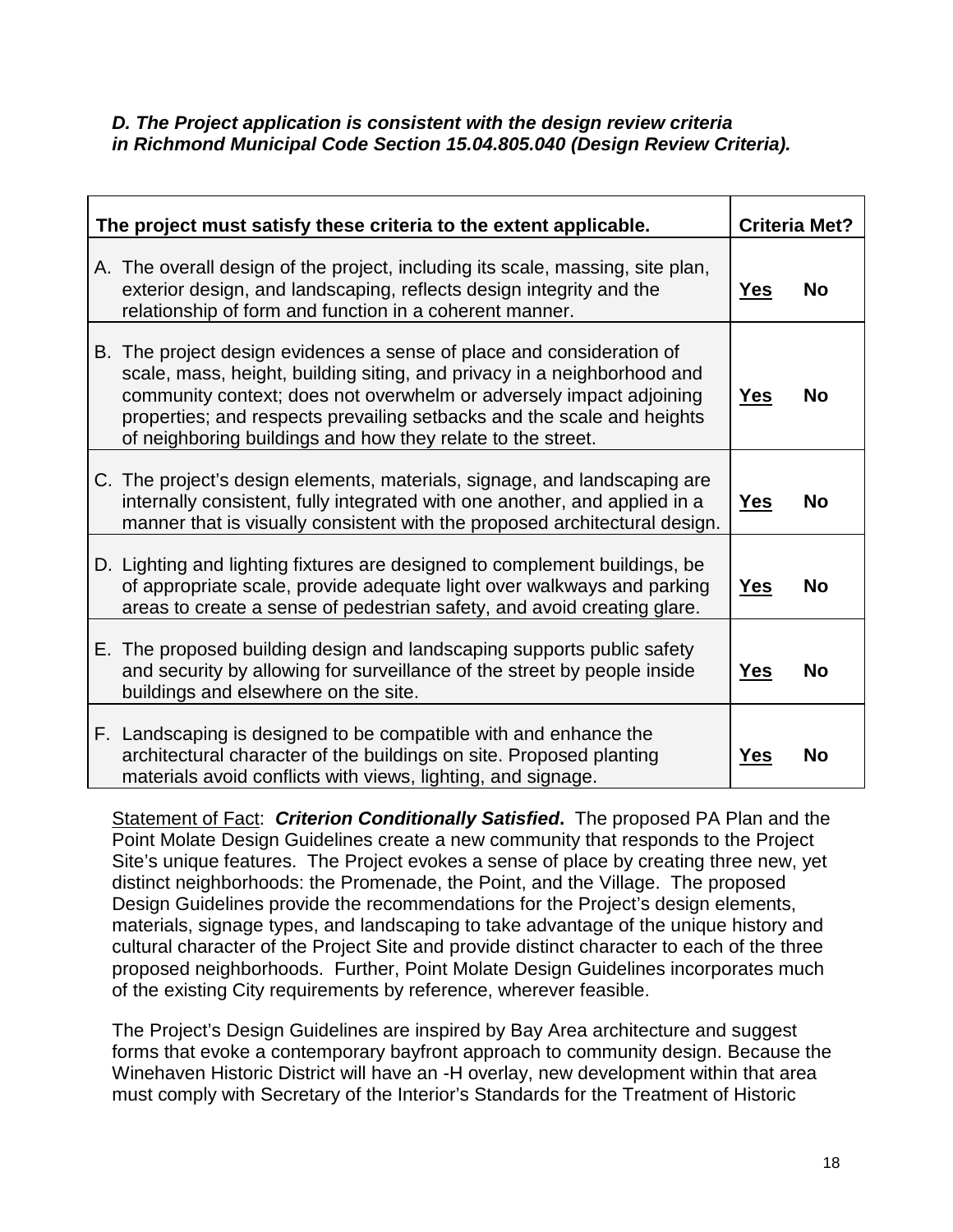Properties, which recommend retaining and preserving buildings and features that are important in defining the overall historic character and ensuring that new construction and does not detract from the significance of the historic buildings. The proposed Design Guidelines require high-quality architectural materials and native or droughttolerant landscaping. The Design Guidelines also require new development to be sensitive to the Project Site's historic context, topography, and natural resources, resources, and encourage development of an eco-district.

For lighting, as per the City requirements, the proposed Design Guidelines incorporates the Dark Sky principles which include putting light only where it is needed, using only as much light as is needed, using light only when it is needed, and managing the light spectrum. Interior and exterior light fixtures would complement existing and new buildings. Specifically, all exterior lighting would comply with the City's bird-safe requirements and meet the City's lighting standards and requirements to prevent glare, light trespass, and light pollution to the maximum extent feasible.

The proposed Design Guidelines encourage orienting the buildings towards the public realm; streets, sidewalks, and parks to encourage "eyes on the street." The design guidelines recommend that new buildings acknowledge the street by having streetfacing entrances and, where appropriate, street-facing windows. The Design Guidelines promote pedestrian activation of the streets through sidewalks, shade trees, bicycle paths and ground floor retail in more active areas. These features support pedestrian activation of the public realm and public safety.

The landscape guidelines in the proposed Design Guidelines builds upon the existing site character, and identifies specific landscape zones within the Project Site, and provides strategic approaches for the distinct subcategories of the Point Molate landscape. The landscaping guidelines encourage that the new and existing landscape would frame views, provide variety in color and texture, and emphasize natives and drought-tolerant plants. The landscaping guidelines promote compatibility and enhancement of the architectural character of the buildings on sit, and adding street trees along public rights-of-way that would not obstruct lighting or signage. Upland areas disturbed by construction would be revegetated with native plant communities. The Project's CC&Rs would require that the commonly owned landscaping be maintained to avoid conflicts with views, lighting, and signage.

Further, the future Development Plan review process for development of individual projects envisioned under the PA District zoning would ensure that the future development is in compliance with the proposed Design Guidelines, and ensure that the Project's design elements, materials, signage types, lighting requirements and landscaping are internally consistent and integrated throughout the PA Plan area.

## **VI. CONDITIONAL USE PERMIT -RMC Sections 15.04.306.030 and 15.04.806**

The following findings of fact support the approval of a Conditional Use Permit for uses and development within an –S, Shoreline Overlay District pursuant to Article 15.04.806 (Use Permits).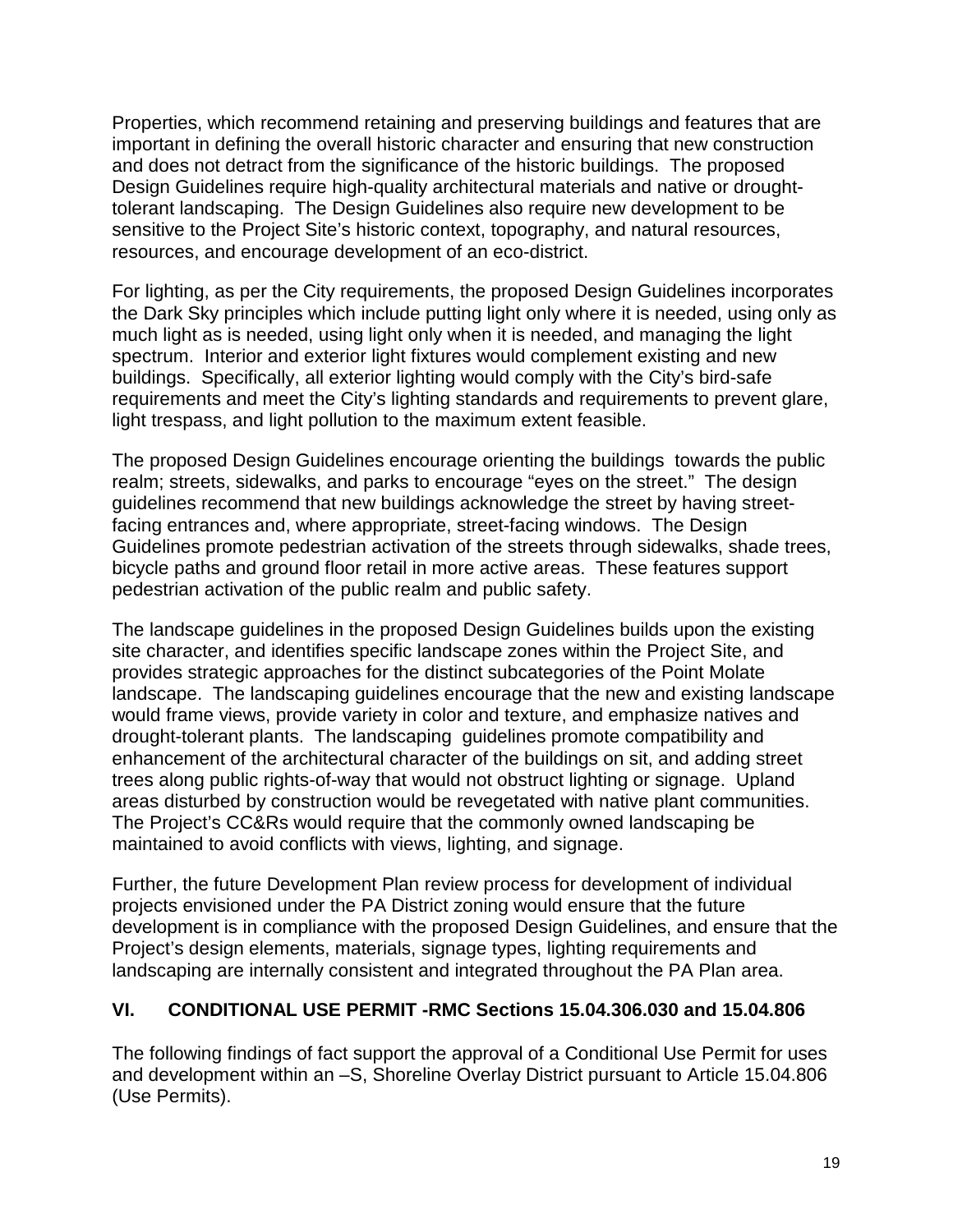#### **A. The location of the proposed conditional use is in accordance with the General Plan and any applicable specific plan and the land use designations for the project site;**

Supporting Statement of Facts: *Criterion Satisfied.* The General Plan land use and the zoning designation of the Project Site in this –S Overlay area (which is the area within 100-feet of the shoreline) is Parks and Recreation. The Project would construct a continuous shoreline park and the approved Bay Trail extension in this area. The proposed General Plan amendment and proposed PAD Plan maintain the Parks and Recreation designation within the –S Overlay area. Thus, the Project is consistent with the General Plan and the zoning district of the Project Site.

### **B. The location, size, design, and operating characteristics of the proposed use will be compatible with and will not adversely affect the livability or appropriate development of abutting properties and the surrounding neighborhood;**

Supporting Statement of Facts: *Criterion Satisfied.* The shoreline park and integrated Bay Trail extension would complement the Project's residential and commercial uses by providing nearby passive and active recreational spaces, not only for the Project but for the visitors as well.

#### **C. The proposed use will not create any nuisances arising from the emission of odor, dust, gas, noise, vibration, smoke, heat or glare at a level exceeding ambient conditions;**

Supporting Statement of Facts: *Criterion Satisfied.* The proposed recreational uses and construction of the approved Bay Trail extension would not create nuisances. The recreational uses proposed along the shoreline areas are not associated with emission of odor or producing large amounts of dust, gas, noise, vibration, smoke, heat, or glare. Security lighting along the street, parks and trail areas would consist of low path lighting and other full cut off lights, in compliance with the RMC provisions for lighting, that do not create glare or disturb birds. See Major Design Review Finding (F) above for further details.

## **D. The proposed use complies with all applicable provisions of Article XV; and**

Supporting Statement of Facts: *Criterion Satisfied.* The park and recreation uses would comply with all applicable provisions of the City's zoning code, including provisions related to lighting. In addition, the construction and operation of the uses would comply with all relevant mitigation measures identified in the SEIR during the CEQA process and adopted through the MMRP.

### **E. The site of the proposed use is adequately served by highways, streets, water, sewer, and other public facilities and services.**

Supporting Statement of Facts: *Criterion Satisfied.* The proposed shoreline park, throughout its 1.7-mile length, would be publically accessible and adequately served by the upgraded Stenmark Drive and two new parking areas in addition to street parking.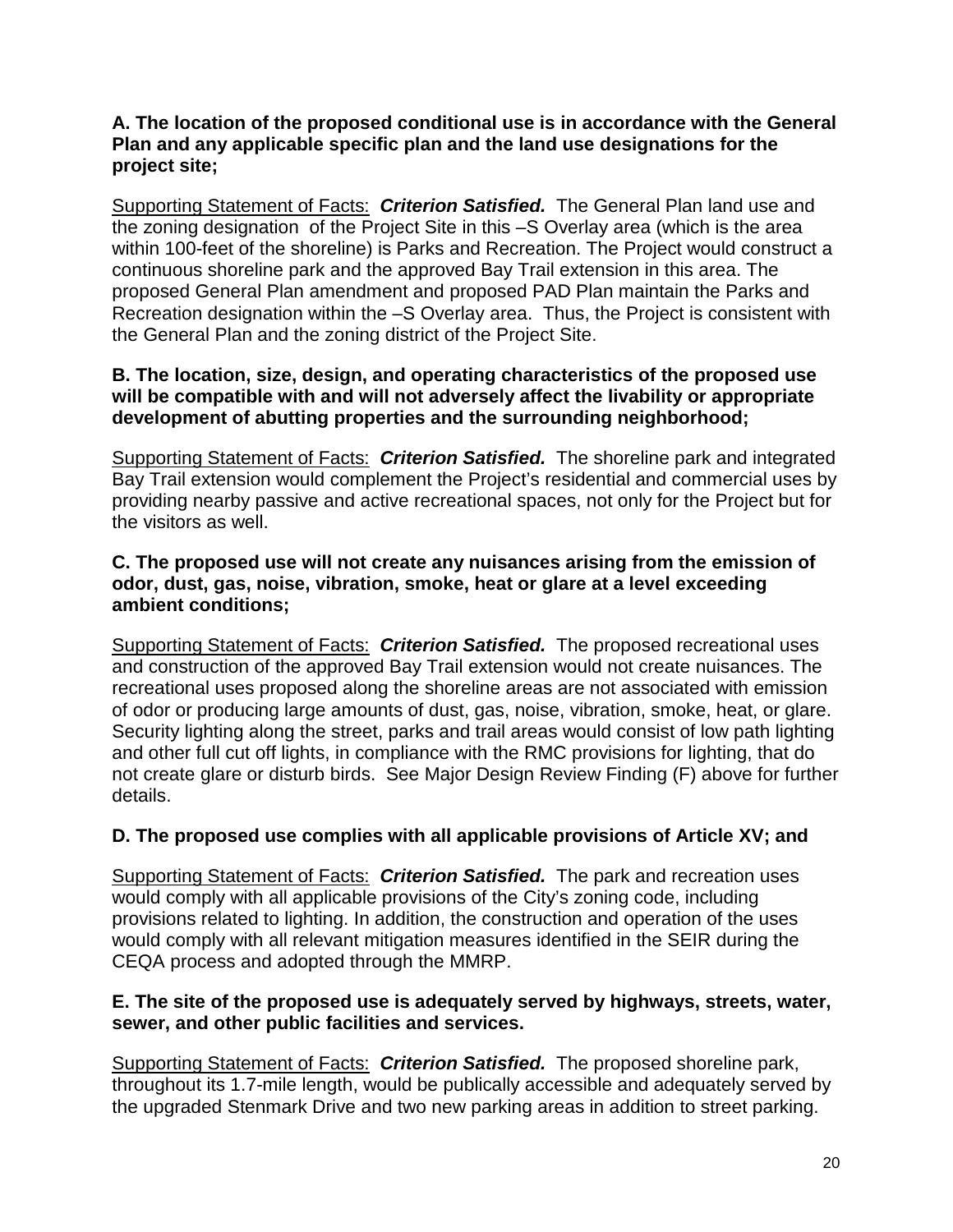The Project also proposes the Bay Trail, sidewalks, trails, and multi-use paths for direct access of the Bicyclists and pedestrians, and connecting the park to the adjacent neighborhoods. Public restrooms would be provided as part of the Project.

## **VII. VESTING TENTATIVE MAP FINDINGS**

The following findings of fact support the approval of the Vesting Tentative Map, attached as Exhibit F, as required by RMC Section 15.04.702.100 (and Government Code § 66474):

A. **Consistency.** The proposed subdivision, together with the provisions for its design and improvement, is consistent with the General Plan, any applicable specific plan, the Zoning Ordinance, and other applicable provisions of the City's Municipal Code.

Supporting Statement of Facts: *Criterion Conditionally Satisfied.* As discussed in detail in General Plan Amendment finding (A), Zoning Amendment findings (A) and (D), and PAD finding (A), the Project and the Proposed map would be consistent with the General Plan and zoning as proposed to be amended by the Project. There are no applicable specific plans. The design and improvements of the proposed subdivision are consistent with the General Plan, as amended by the Project, and backbone infrastructure (streets, utilities, etc.) would meet the requirements under the City's Subdivision Ordinance.

B. **Physically Suitable.** The site is physically suitable for the type of development and the proposed density of the development.

Supporting Statement of Facts: *Criterion Satisfied.* The Project would make the site physically suitable for the proposed Project by remediating residual contamination from Navy use in areas proposed for development and installing the necessary infrastructure and undertaking the grading necessary to support the Project's proposed uses and density. Further, as discussed in PAD finding (B), the Project and its intensity is physically suitable for the proposed development, including avoidance of sensitive biological resources, steepest slopes, and be pushed back from the shoreline.

C. **No Environmental Damage.** The proposed subdivision, together with the provisions for its design and improvement, are not likely to cause substantial environmental damage or substantially and avoidably injure fish or wildlife or their habitat, unless an Environmental Impact Report (EIR) was prepared and a finding was made that specific economic, social, or other considerations make the mitigation measures or project alternatives infeasible, pursuant to Section 21081(a)(3) of the Public Resources Code.

Supporting Statement of Facts: *Criterion Satisfied.* The design of the subdivision and its proposed improvements would not cause substantial environmental damage or substantially and avoidably injure fish or wildlife or their habitat. The Project Site has undergone extensive environmental analysis, most recently in a SEIR. The SEIR concluded that with mitigation, the construction of the Project, including its subdivision and improvements would not cause substantial, avoidable biological impacts.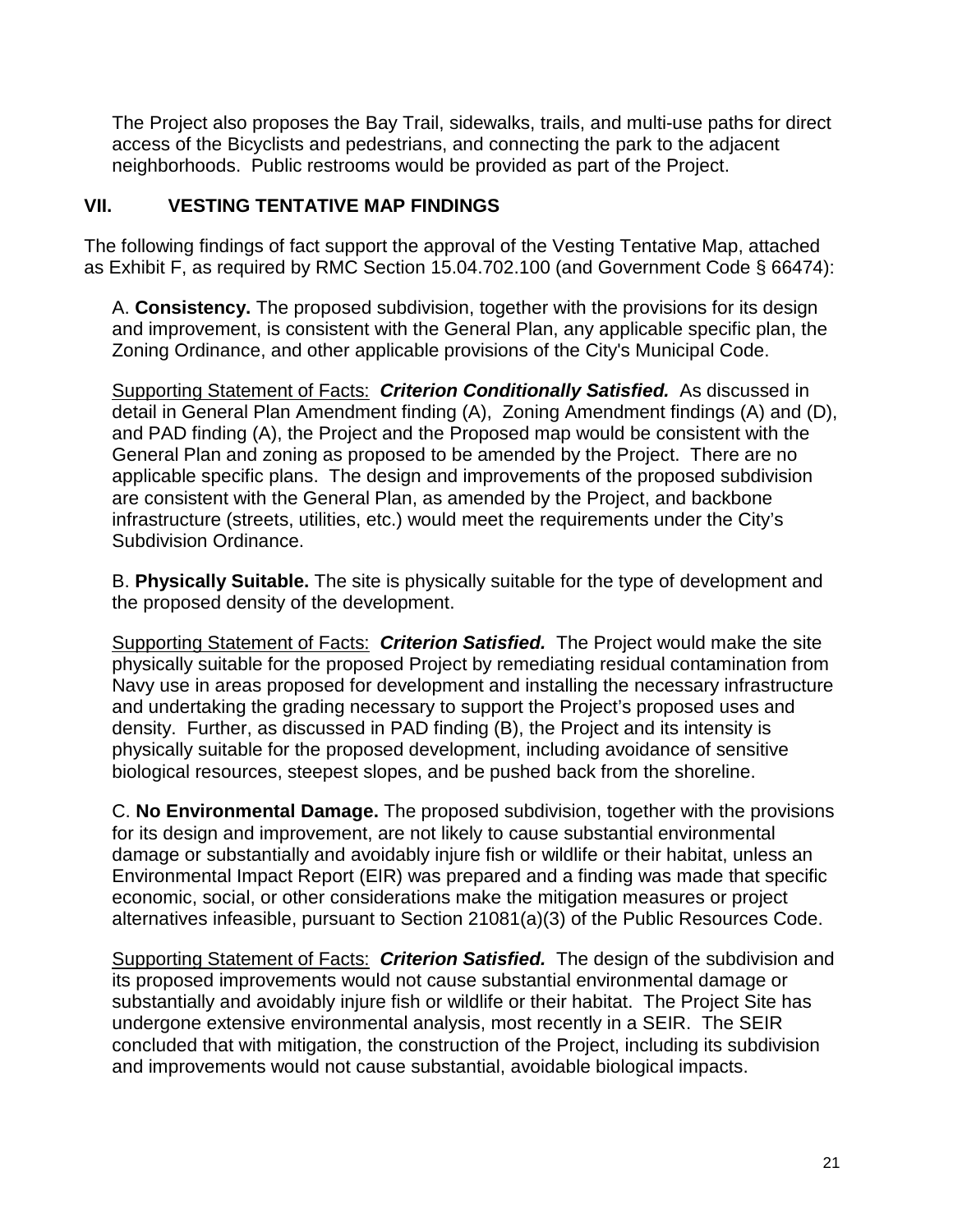D. **Public Health Problems.** The proposed subdivision, together with the provisions for its design and improvement, is not likely to cause serious public health problems.

Supporting Statement of Facts: *Criterion Satisfied.* The subdivision and improvements would result in the Project Site undergoing extensive remediation in areas proposed for development that would remove existing hazards to public health left from Navy use. The remediation and subsequent new construction would comply with federal, state, and local standards that minimize public health impacts. Further, as explained in detail above in General Plan Finding (A) and Zoning Amendment Finding (B), the Project will contribute to the general public health, safety, and general welfare.

E. **No Conflict with Easements.** The proposed subdivision, together with the provisions for its design and improvement, will not conflict with easements acquired by the public at large for access through or use of property within the proposed subdivision. The City may approve a map if it finds that alternate easements for access or for use will be provided and that these easements will be substantially equivalent to ones previously acquired by the public.

Supporting Statement of Facts: *Criterion Satisfied.* The design of the subdivision and associated improvements would not conflict with easements for access through or use of the Project Site. The subdivision and associated improvements would improve access to and through the Project Site by improving Stenmark Drive, constructing the approved Bay Trail extension that runs through the Project Site, adding sidewalks and bicycle paths where none exist, and creating new trails in the hillside areas.

F. **Availability of Water.** Water will be available and sufficient to serve a proposed subdivision with more than 500 dwelling units in accordance with Section 66473.7 of the Subdivision Map Act.

Supporting Statement of Facts: *Criterion Satisfied.* EBMUD had issued a WSA for the Casino Project proposed on the Project Site in 2008. In response to a request from the City for water agency consultation concerning the current Project, EBMUD issued a letter to the City, (included in Appendix F of the SEIR) and found that the Project would result in an overall reduction of approximately in estimated water demand as compared to the Casino Project and that a second WSA need not be required for the Modified Project.

## **VIII. DEVELOPMENT AGREEMENT FINDINGS**

The following findings of fact support the approval of the Development Agreement, attached as Exhibit G, as required by RMC Section 15.04.811.060 (A):

**A. The City Council may not approve a proposed development agreement unless it finds that its provisions are consistent with the General Plan and any applicable specific plan. This requirement may be satisfied by a finding that the provisions of a proposed development agreement are consistent with the proposed General**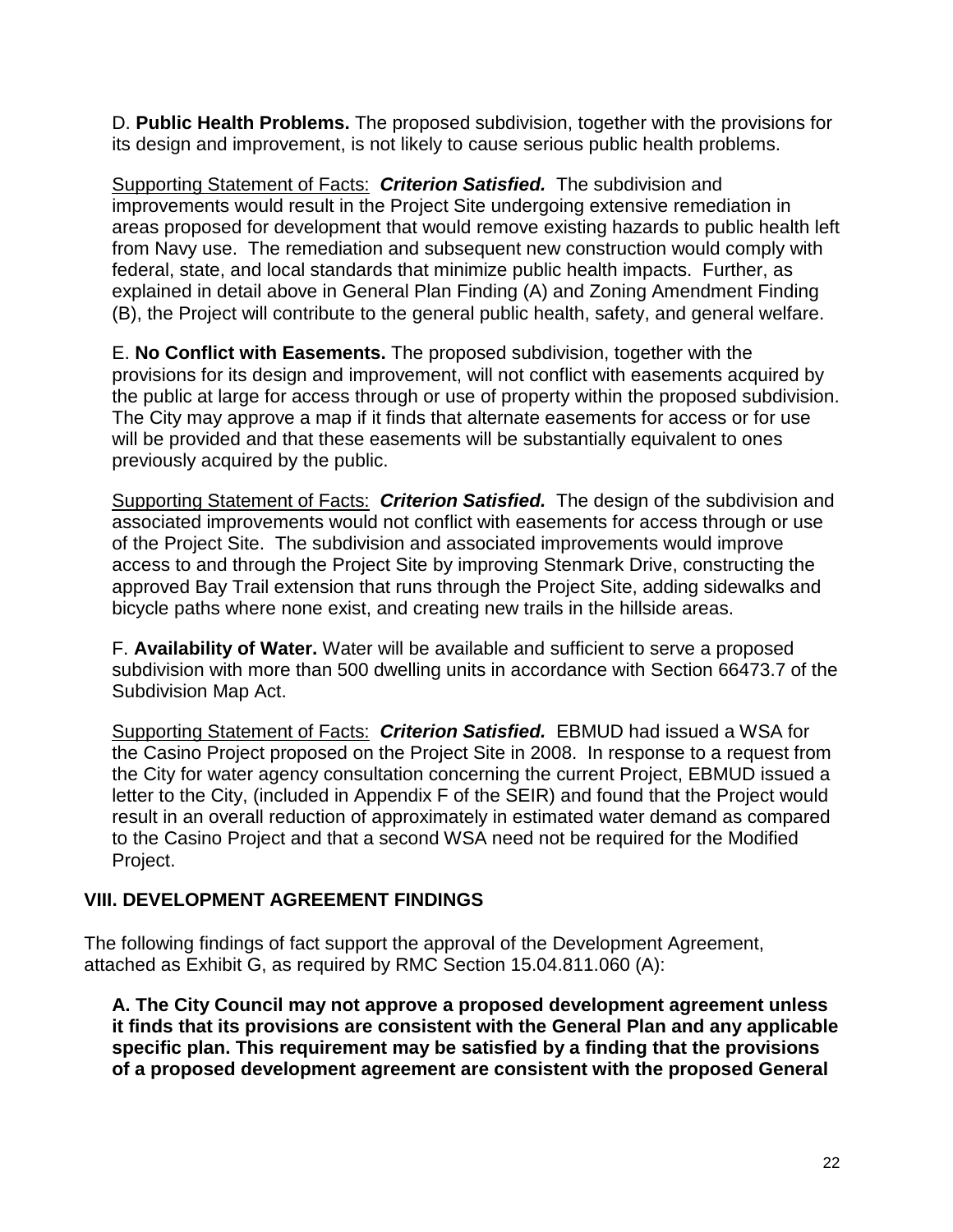### **Plan, a General Plan amendment, or specific plan provisions to be adopted concurrently with the approval of the proposed development agreement.**

Supporting Statement of Facts: *Criterion Conditionally Satisfied.* As the Project Site is currently designated as a change area (San Pablo Peninsula Area (CA-13)), and anticipates "new uses, development and *redevelopment*" of the Project Site. Given the size of the Project Site, the redevelopment of the Project Site will take time, and the Development Agreement would enable build out of the Project over time. Given the size of the Project Site, this will take time, as provided for in the Disposition and Development Agreement.

As discussed above in the Finding (A) for Zoning Map and Text Amendments, the mixed-use Project proposed at the Project Site is consistent with the General Plan amendments proposed for the Project. The Project proposes to: (1) amend the Project Site's land use designation from Open Space, Parks and Recreation, Business/Light Industrial, Medium-Density Residential, and Low-Density Residential to Open Space, Parks and Recreation, Medium-Intensity Mixed-Use (Gateway or Community Node), Medium Density Residential, and Low-Density Residential; (2) amend the text of the Medium-Intensity Mixed-Use (Gateway or Community Node), Medium Density Residential, and Low-Density Residential land use designations; (3) amend description of Change Area 13 in the General Plan; and (4) amend the Figures in the Land Use Element and General Plan Maps. The mixed-use Project proposed would be consistent with the General Plan after these amendments.

There is no specific plan applying to the Project Site.

# **IX. THOROUGH AND FULL REVIEW**

In making the findings listed above and the recommendations set forth below, the Planning Commission has thoroughly reviewed the land use program, site plan, architectural guidelines, and landscape guidelines, as further described in the PA Plan and the associated Design Guidelines, as well as the proposed General Plan Amendment, Zoning Amendments, Conditional Use Permit, Design Review, and the Vesting Tentative Map, and has fully considered modifications to these elements of the Project to address issues raised by the DRB, by the SEIR, and by the comments of the public and public agencies on both the SEIR and the Project.

# **X. SEVERABILITY**

Should any provision, section, paragraph, sentence, or word of this Resolution be rendered or declared invalid by any court of competent jurisdiction, or by reason of any preemptive legislation, the remaining provisions, sections, paragraphs, sentences and words of this Resolution shall remain in full force and effect.

# **XI. APPROVALS**

The Planning Commission hereby recommends that the City Council certify the Final SEIR (State Clearinghouse #2019070447) and adopt the Mitigation Monitoring